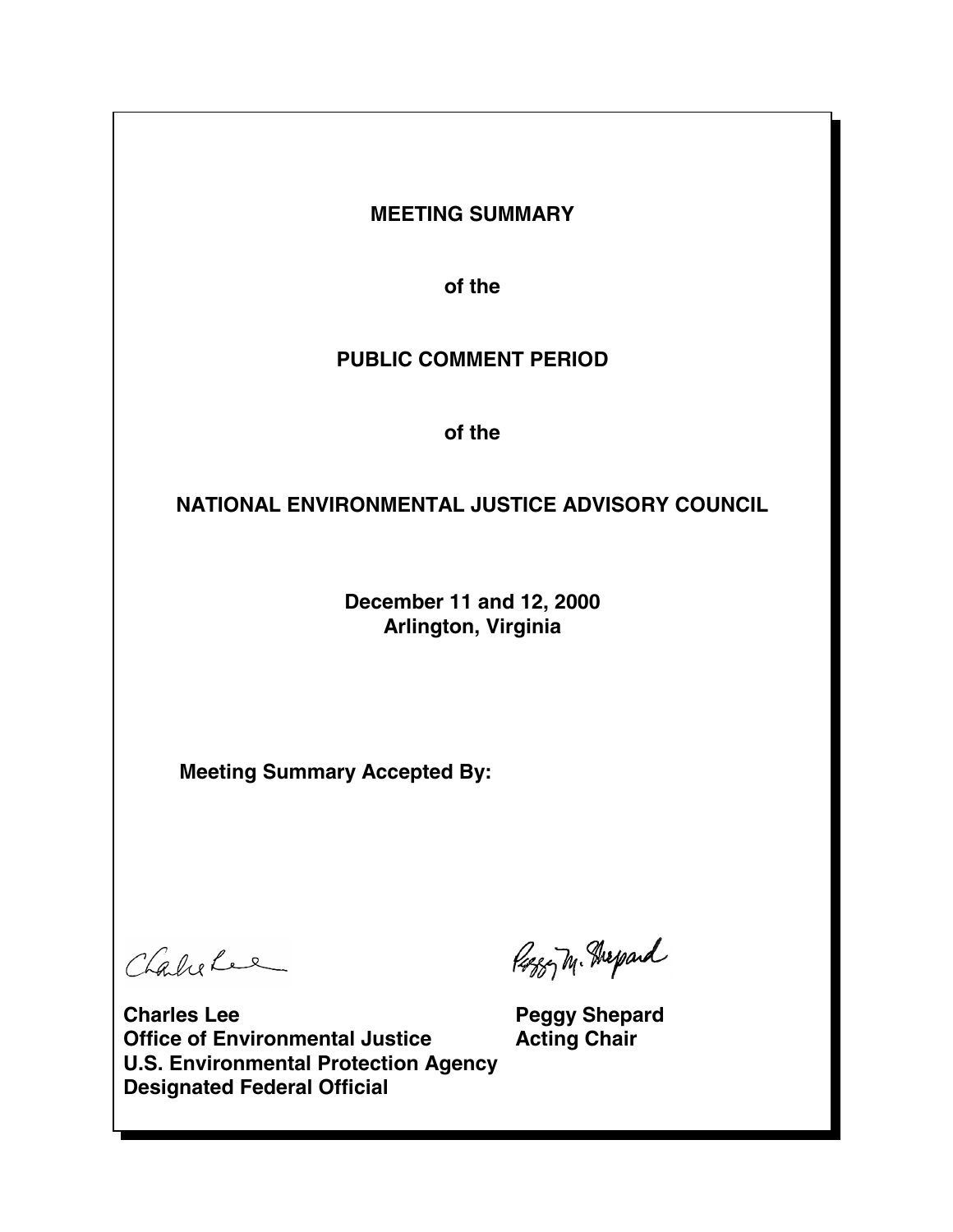#### *CHAPTER TWO SUMMARY OF THE PUBLIC COMMENT PERIOD*

### **1.0 INTRODUCTION**

During its meeting in Arlington, Virginia, the Executive Council of the National Environmental Justice Advisory Council (NEJAC) held two public comment periods, the first on Monday evening, December 11, 2000 and the second on the evening of Tuesday, December 12, 2000. During the two sessions, 36 individuals offered comments.

This chapter presents summaries of the testimony the Executive Council of the NEJAC received during the public comment periods and the comments and questions that the testimony prompted on the part of the members of the Executive Council. Section 2.0, *Focused Public Comment Period Held on December 11, 2000*, summarizes the testimony offered on that date related to progress the Federal government has made in integrating environmental justice into its policies, programs, and activities, in a manner consistent with the provisions of existing laws and Executive Order 12898. It also summarizes the dialogues between presenters and members of the Council that followed those presentations. *Section 3.0, General Public Comment Period Held on December 12, 2000*, summarizes the presentations on general environmental justice issues offered on that date, along with the dialogue those presentations prompted.

Opening the meeting of the NEJAC, Mr. Haywood Turrentine, Birmingham Urban Impact Board and chair of the Executive Council of the NEJAC, thanked members of the council and the public who had traveled considerable distances to attend the meeting. Mr. Turrentine pointed out that individuals who wished to present comments are required to register in advance. He requested that, to ensure that every person on the schedule would have an opportunity to speak, commenters adhere to the guidelines outlined in the meeting materials. Each organization would be allowed only five minutes to make a presentation, he explained, regardless of the number of representatives of the organization in attendance. Mr. Turrentine added that members of the Executive Council would have the opportunity to ask questions and share observations in response to the presentations.

# **2.0 FOCUSED PUBLIC COMMENT PERIOD HELD ON DECEMBER 11, 2000**

This section summarizes the comments presented to the Executive Council during the focused public comment period held on December 11, 2000, along with the questions and observations those comments prompted among members of the Executive Council.

Comments are summarized below in the order in which they were offered.

### **2.1 Jerome Balter, Public Interest Law Center of Philadelphia, Philadelphia, Pennsylvania**

Pointing out that the U.S. Environmental Protection Agency (EPA) had made no progress in preparing its interim guidance for compliance with the requirements of Title VI of the Civil Rights Act of 1964, Mr. Jerome Balter, Public Interest Law Center of Philadelphia, Philadelphia, Pennsylvania, explained that the new proposal promulgated in June 2000 in the Federal Register is more confusing than the original. The guidance is flawed, he charged, and it penalizes communities that suffer from environmental injustices.

While Mr. Balter requested that EPA develop a new guidance with the intent of enforcing civil rights, he added that EPA cannot be depended on to do so properly. Mr. Balter stated that the NEJAC should develop its own proposal, one that examines the public health of communities; deals with elevated cancer rates, birth defects, and deaths in contaminated communities; and will be understood easily by members of communities. He added that EPA does not investigate complaints about permits. Why should affected communities submit complaints to EPA, he asked, when the agency takes no action on them. Mr. Balter also stated that the handling of environmental justice issues by state agencies should be investigated.

Mr. Luke Cole, Center on Race, Poverty, and the Environment and chair of the Enforcement Subcommittee of the NEJAC, informed Mr. Balter that the Enforcement Subcommittee had investigated the proposal and was to discuss it further throughout the week's sessions.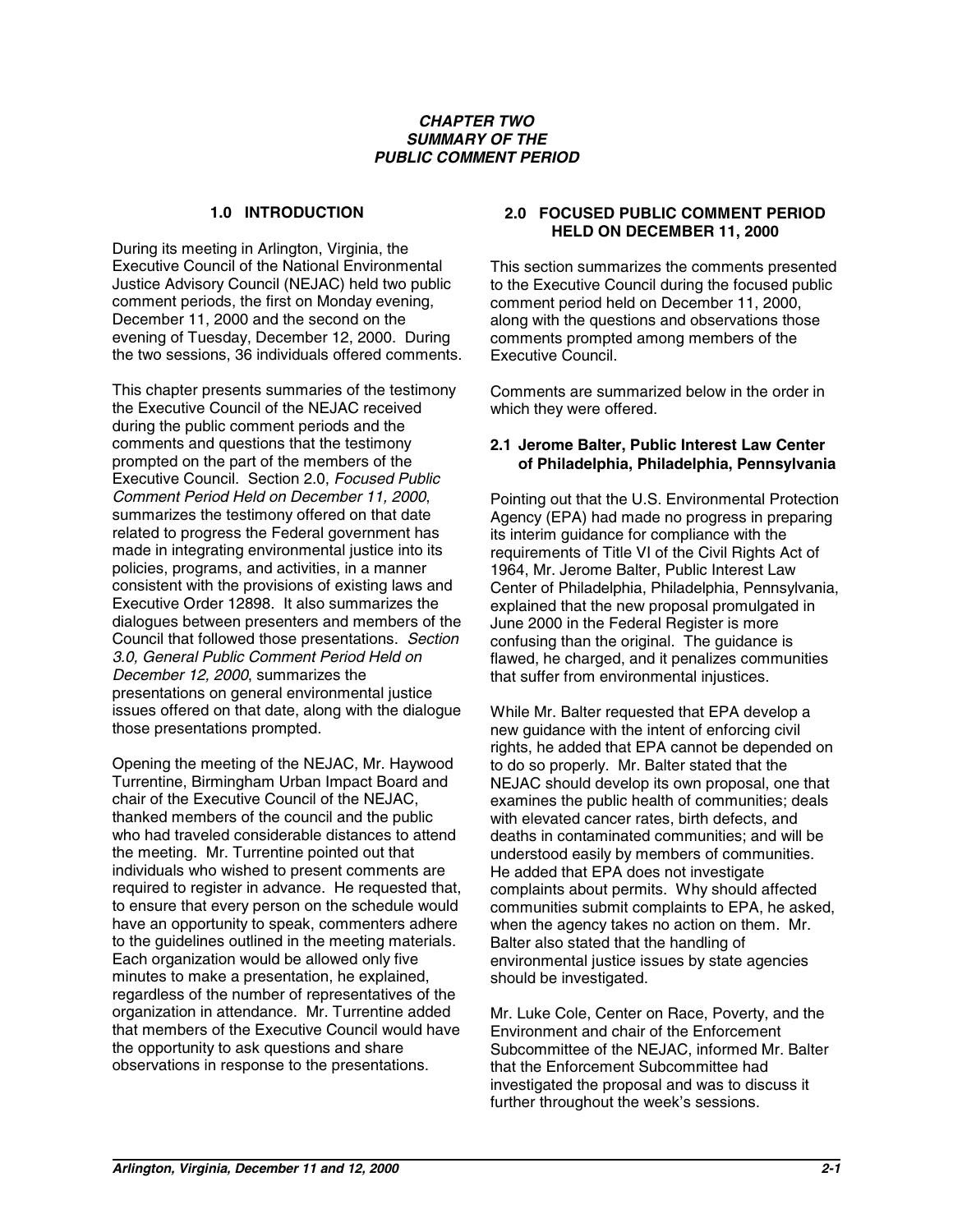# **2.2 Connie Tucker, Southern Organizing Committee for Economic and Social Justice, Atlanta, Georgia**

Stating that she would like to compliment EPA Region 4 for working to curb environmental racism, Ms. Connie Tucker, Southern Organizing Committee for Economic and Social Justice, Atlanta, Georgia, explained that senior managers within the region's Waste Management Division and the Environmental Accountability Division are confronting the problems in environmental justice communities and engaging communities in the development and implementation of collaborative solutions. EPA Regions 4 and 5 are cleaning up more sites than any other region, she continued, explaining that eight years ago, Region 4 was reputed to be one of the "most racist" regions in the country. Major progress has been made in the region, she stated. Ms. Tucker pointed out that the enforcement roundtable meeting held in Region 4 resulted in the criminal prosecution of owners and managers of LCP Company in Brunswick, Georgia. She then applauded Mr. Timothy Fields, Assistant Administrator, EPA Office of Solid Waste and Emergency Response (OSWER), for his leadership in providing redress in such cases as the permanent relocation of a minority community in Pensacola, Florida. She also lauded Mr. Barry Hill, Director, Office of Environmental Justice (OEJ), EPA Office of Enforcement and Compliance Assurance (OECA), and Mr. Charles Lee, OEJ and Designated Federal Official (DFO) of the council, for fostering the development of the Interagency Working Group on Environmental Justice (IWG). While those achievements represent significant progress, she continued, much more must be done to ensure that agencies follow the letter of Executive Order 12898 and establish environmental justice in all programs.

Ms. Tucker explained that the continued burning of nerve gas by the U.S. Department of Defense (DoD) in Anniston, Alabama is an environmental injustice. The community already has been exposed to intolerable levels of polychlorinated biphenyls (PCB), lead, and toxic metals, she said. In addition, she continued, it is an injustice to expose the citizens of communities in the vicinity of the Defense Depot, Memphis, Tennessee, to warfare chemicals released during cleanup efforts without informing those communities about accidental emissions during the cleanup process. Health intervention and treatment should be provided for citizens whose health has been impaired, she urged.

Ms. Tucker then pointed out that the U.S. Department of Transportation (DOT) should reassess how Federal funds are allocated for road construction in small and rural communities. Funds are allocated disparately, especially in communities in the South, she continued. Roads are paved in white communities, she said, but often go unpaved in communities of color. Equating the disparate allocation of transportation funding to apartheid, Ms. Tucker stated that if the Federal government, as the provider of such funds, does not address the inequitable use of the funds by local municipalities, then it too is to blame for environmental injustices.

Ms. Tucker stated further that public participation efforts and impact studies have failed to address adequately noncompliance with clean air standards by the municipalities that comprise the Atlanta, Georgia, metropolitan area. She urged DOT to not be conciliatory to make state and local governments happy, but rather to be proactive and to promote the education of local officials. She called for DOT to promote the building of a major train transit system, asserting however that more buses will not increase the use of public transportation, but rather an efficient regional "fast train" system will. In addition, the U.S. Department of Energy (DOE) and DOT should invest in clean energy and renewable energy research and demonstration projects, she said.

### **2.3 Kenneth Bradshaw and Doris Bradshaw, Defense Depot Memphis, Tennessee Concerned Citizens Committee, Memphis, Tennessee**

Pointing out that he had attended several meetings of the NEJAC to plead for help, Mr. Kenneth Bradshaw, Defense Depot Memphis, Tennessee Concerned Citizens Committee, Memphis, Tennessee, then congratulated Mr. Fields for his efforts to hold Federal facilities accountable for environmental injustices. The Federal government has made progress in alleviating environmental injustices that have occurred in Memphis and across the United States, Mr. Bradshaw reported, adding that such success was due to many environmental justice organizations working around the country. However, he continued, there remain many concerns about DoD's facilities and activities. DoD's control of land use should be monitored, he suggested, and DoD should remove contamination from communities affected by its activities.

Ms. Doris Bradshaw, Defense Depot Memphis, Tennessee Concerned Citizens Committee, Memphis Tennessee, reiterated that DoD should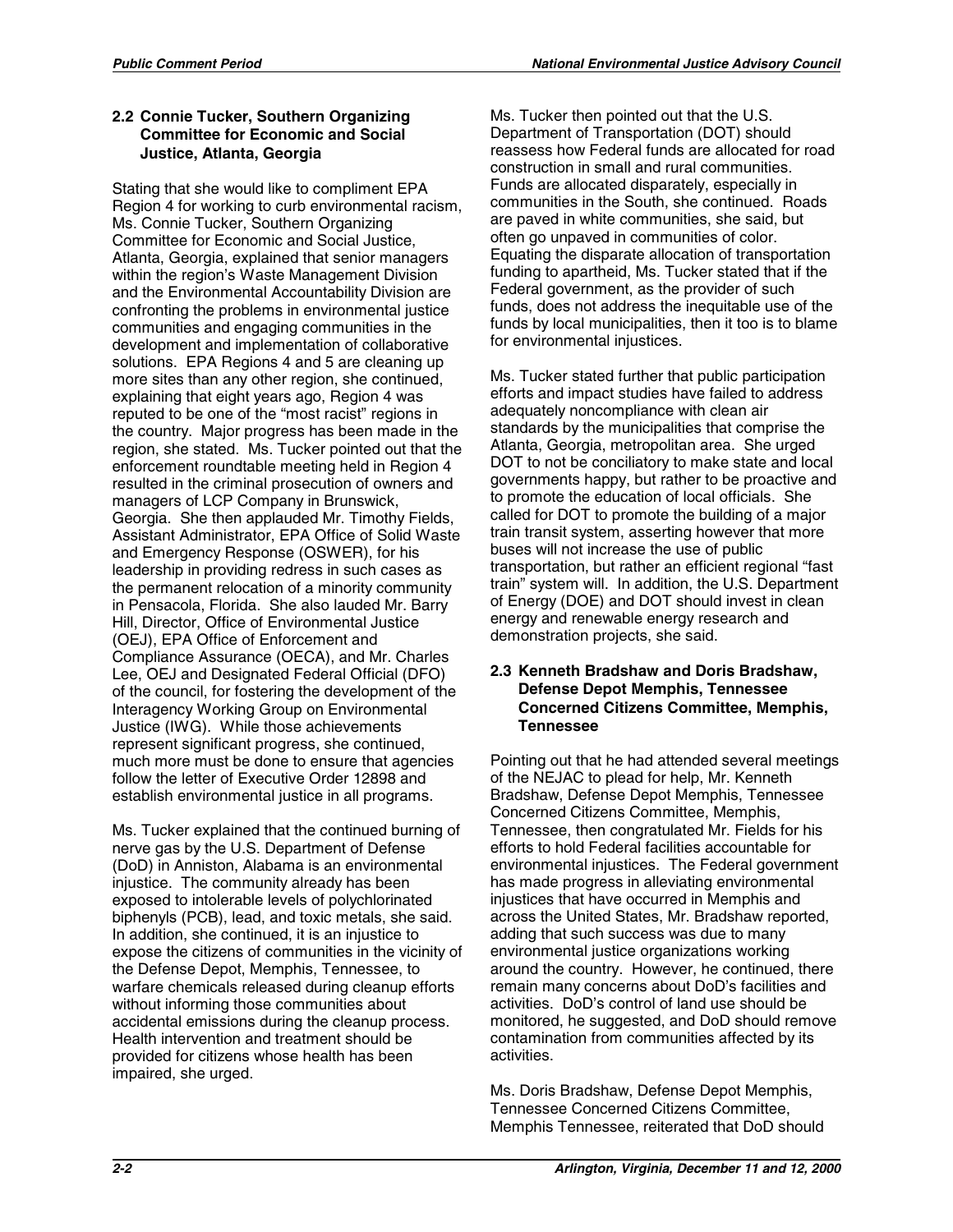work with communities that have been affected by contamination resulting from military activities. Pointing to recent stakeholder meetings held in San Diego, California, and St. Louis, Missouri at which many significant minority stakeholder groups such as Hispanics and Native American tribes were not present, she said that all affected stakeholders should be represented at meetings, so that DoD and representatives of the communities can collaborate effectively to develop solutions to the problems that plague such communities.

# **2.4 Manual Mirabal, National Puerto Rican Coalition, Washington, D.C.**

Mr. Manual Mirabal, National Puerto Rican Coalition (NPRC), Washington, D.C., provided a written statement about the Navy's bombing exercises in Vieques, Puerto Rico. Since the 1940s, the Navy has used Vieques as a bombing range for military training exercises, he wrote. The Navy has ignored environmental laws, destroyed the natural environment, and introduced health hazards to the residents of the island, the statement charged.

The bombing has damaged both land and ocean ecosystems, the statement continued. The topography of eastern Vieques is disfigured, and extensive vegetation has been lost, contributing to a decrease in rainfall in that portion of the island, he continued. The ocean ecosystem is suffering, and bombs and pieces of artillery can be found in coral reefs, it continued. Research indicates that environmental restoration is urgently needed in Vieques, Mr. Mirabal said in his statement.

The statement also expressed NRPC's concern about the effect of the military exercises on the resident population. The people of Vieques suffer from a multitude of illnesses and lack adequate health care facilities to provide treatment, the statement read. The cancer rate on Vieques is 27 percent higher than on the mainland, and infant mortality rates are very high, as well, the statement continued.

There is also concern about the level of toxins released from bombing exercises that reach the food chain, said the statement. The current agreement between the Governor of Puerto Rico and DoD allows the Navy to use inert bombs and keeps open the possibility of using live ammunition in the future, noted Mr. Mirabal's statement, adding that both live and inert bombs seriously disrupt the natural environment and ecosystem.

The statement then set forth NRPC's strong belief that the Navy bombing in Vieques must stop immediately and that EPA should fund research on the environmental damage to the island. EPA should deny renewal of the Navy's National Pollution Discharge Elimination System (NPDES) permit, the statement suggested, because of past violations, noise pollution, and the current spreading of toxins by inert bombs. EPA also should monitor the cleanup of Vieques carefully, and every effort should be made to restore the land completely so that, in the future, the community of Vieques can have use of and access to the current impact area, concluded the statement.

### **2.5 Albert Donnay, Multiple Chemical Sensitivity Referral and Resources, Baltimore, Maryland**

Mr. Albert Donnay, Multiple Chemical Sensitivity (MCS) Referral and Resources, submitted a written statement about the issue of MCS. Mr. Donnay first congratulated the NEJAC for the resolution it had adopted on May 26, 2000 and forwarded to the EPA Administrator on July 7, 2000, in which the NEJAC urges that EPA work with other agencies to establish disease registries and make MCS a reportable condition. However, Mr. Donnay's statement continued, given that several published epidemiological studies put the rate of MCS cases already diagnosed by health professionals at 2 to 6 percent of the general adult population, establishing a disease registry for MCS or making it a reportable condition would involve tracking millions of cases. Doing so clearly is beyond the scope of any Federal agency, especially when there is no medical identification code for MCS in the United States, the statement read. Establishment of new codes is the responsibility of the National Center for Health Statistics (NCHS), which last year rejected a request to adopt one for MCS. NEJAC should consider passing another resolution that specifically recommends that EPA petition NCHS to adopt a code for MCS, suggested the statement.

NEJAC's resolution also calls for funding and programs to support increased understanding, education, and research that will aid in identifying causes, diagnosis, treatment, and the prevention of MCS, read the statement. More than 30 million dollars already is being spent every year by nine Federal agencies on research related to MCS. NEJAC should seek an accounting of that research, said the statement, since the draft report of the Federal Interagency Working Group on MCS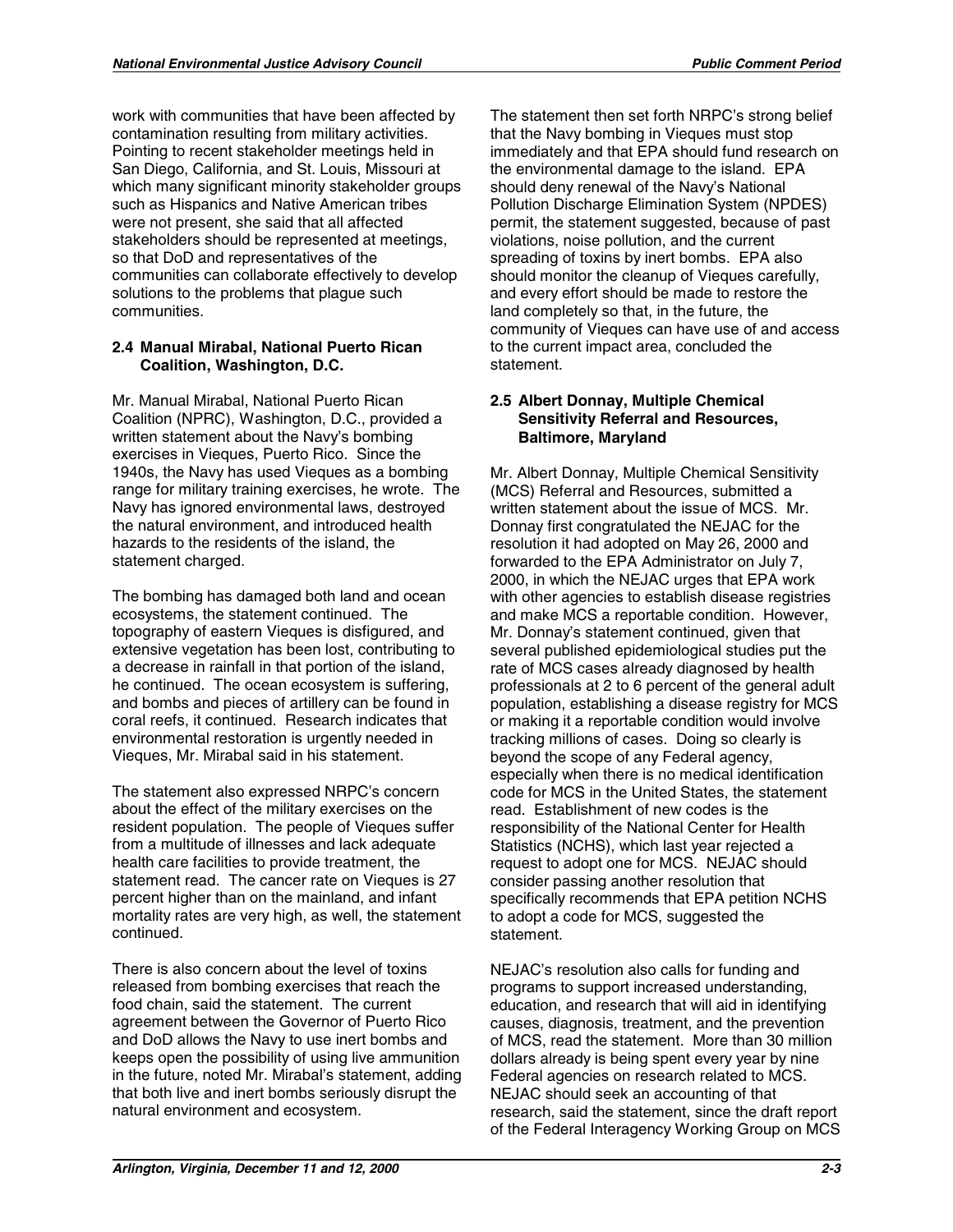specifies only the amount of research on MCS that was funded by the Agency for Toxic Substances and Disease Registry (ATSDR) in 1994.

Mr. Donnay, in his statement, stated that EPA's draft report on MCS neglected to address comments received from other agencies before releasing the final draft. It also is inappropriate that EPA quote an August 1998 draft that does not include an approved policy statement from the agency, the statement continued. The NEJAC, the statement suggested, should request copies of comments on the April 1997 draft so that it can identify the true extent of research on MCS and determine the opinion of EPA staff about the issue.

### **2.6 Mary Lamielle, National Center for Environmental Health Strategies, Voorhees, New Jersey**

Ms. Mary Lamielle, National Center for Environmental Health Strategies, Voorhees, New Jersey, stated that, for 15 years, her organization had been working to help people who have been injured or disabled by environmental exposures to achieve a reasonable quality of life. She pointed out that a disproportionate number of people of color, the poor, and tribes are subjected to significant levels of environmental pollutants that may cause MCS and trigger debilitating symptoms. Ms. Lamielle commended the NEJAC for its initiative in presenting the MCS resolution to EPA. However, she continued, EPA had rejected the entire resolution unnecessarily because of the erroneous information about MCS included in the draft interagency report.

Federal agencies have failed to identify and address the needs of minorities, the poor, and those who suffer from chronic and debilitating effects of chemical exposures, said Ms. Lamielle. She outlined several recommendations the NEJAC should support, including the establishment of a disease registry for MCS and support of efforts to make MCS a reportable condition. In addition, she explained, more studies of the incidence and prevalence of MCS in minority and low-income populations should be conducted. Government agencies and the public must be educated about MCS, she explained, and research opportunities must be supported. She concluded by indicating the need for housing accommodations for those who suffer from MCS and for the construction of least-toxic, segregated housing for those in minority and low-income communities who have MCS.

Mr. Turrentine suggested that Ms. Lamielle speak with Ms. Shirley Pate, EPA Office of Enforcement and Compliance Assurance (OECA) and DFO of the Enforcement Subcommittee, about EPA's comments on the NEJAC's recommendations related to MCS.

# **2.7 Ethel Lane, Neighborhood for Justice, Phoenix, Arizona**

Stating that there is no environmental justice in Phoenix, Arizona, Ms. Ethel Lane, Neighborhood for Justice, Phoenix, Arizona, explained that, in her community, members of her community have written several letters to various Federal, state, and local government agencies, she continued, but no one has acted to address community concerns about a hazardous waste site that is located next to the Rio Solado River. The waste site jeopardizes the health of the community, she said. Federal agencies are not working together to achieve environmental justice, she pointed out, and citizens should be informed about hazards that exist where they live.

# **2.8 Lawrence Plumlee, National Coalition for the Chemically Injured, Bethesda, Maryland**

Dr. Lawrence Plumlee, National Coalition for the Chemically Injured, Bethesda, Maryland and former medical science advisor to EPA's Office of Research and Development (ORD), expressed his pleasure that the NEJAC had passed the resolution on MCS. The coalition, he said, as well as U.S. Representative Udall of New Mexico, had written to the EPA Administrator to point out its agreement with the NEJAC's recommendations. Dr. Plumlee showed the council a graphic that he stated demonstrated the correlation between chemical sensitivity and environmental racism. He urged the council to inform its constituent groups about how organizations such as the Chemical Injury Information Network, which can be reached by calling (406) 547-2255, can help people who have chemical sensitivities.

Dr. Plumlee pointed out that a link between MCS and environmental justice was established at the 1994 interagency Symposium on Health Research and Needs to Ensure Environmental Justice. The recommendations adopted during that symposium must be implemented, he stated. Veterans groups, farm workers, and those exposed to hazardous waste sites include a high percentage of minority and low-income individuals, he observed, and it is crucial to establish the prevalence of MCS in those populations and to provide treatment for members of those populations who are affected by MCS.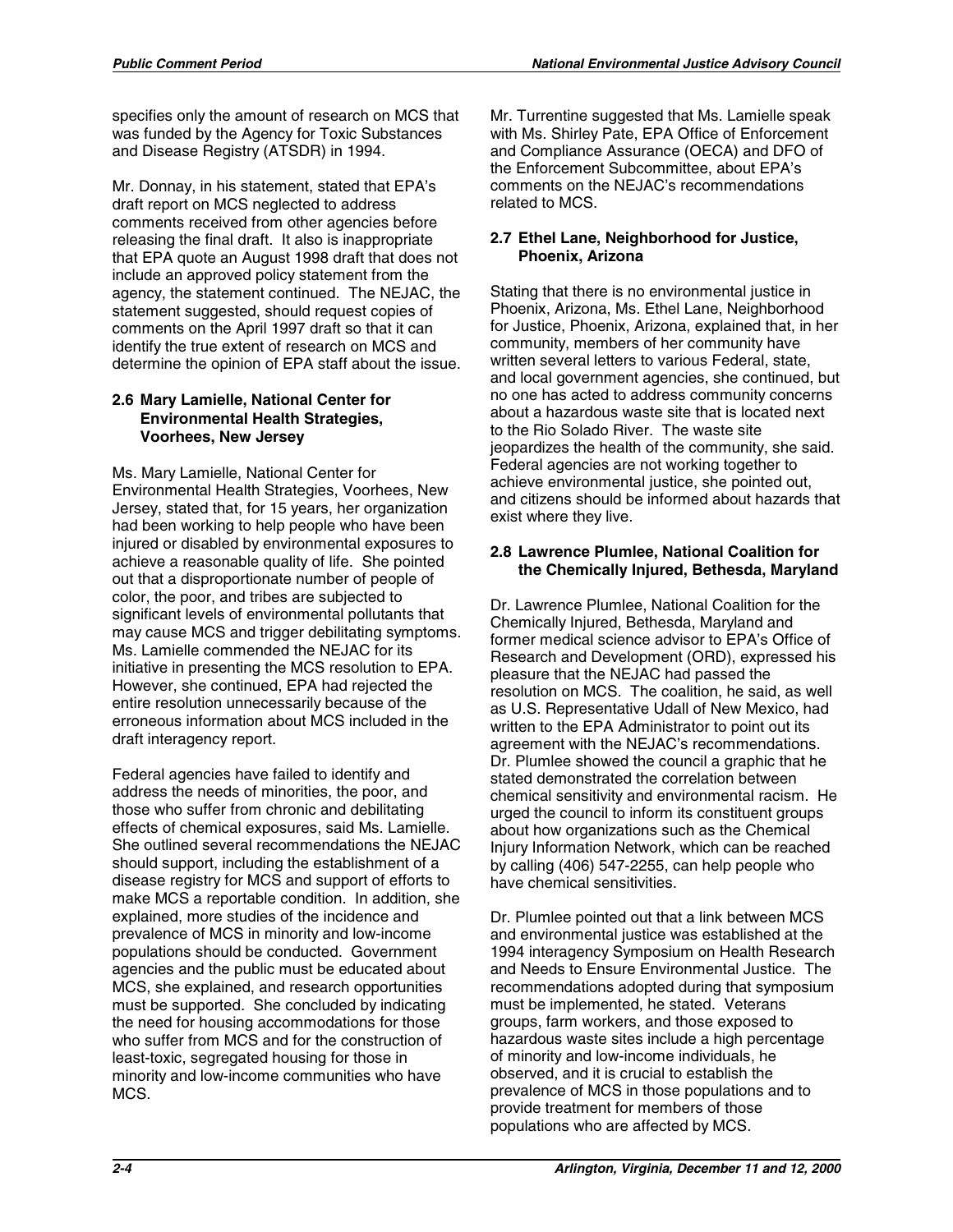The National Coalition for the Chemically Injured has reviewed EPA's official response to the NEJAC resolution and found it outdated and incomplete, Dr. Plumlee stated. Since the work group's draft report, he continued, a consensus definition of MCS has been agreed upon by 89 clinicians and researchers who have extensive experience in this area. EPA should not rely on the Interagency Workgroup on MCS to formulate its MCS policy, he stated. Dr. Plumlee pointed out that the work group had been unable to reach consensus in more than five years of discussion. He concluded by requesting that the NEJAC ask EPA to develop its own MCS policy that is based on information that is not tainted by biases interjected by the military or the chemical industry.

# **2.9 Richard Burton, St. James Citizens for Jobs and the Environment, Convent, Louisiana**

Mr. Richard Burton, St. James Citizens for Jobs and the Environment, Convent, Louisiana, stated that there is no environmental justice in Louisiana. In Louisiana, he explained, a majority of plants and industries are located in low-income and minority communities. EPA's mission is to protect people, he continued, and if the agency continues to do nothing, those environmental injustices will continue.

Referring to his communities successful effort to prevent Shintech from locating a facility in the Convent and Mossville, Louisiana communities, Mr. Burton reported that the Louisiana Department of Environmental Quality (DEQ) has issued permits to two other firms to build facilities in his community. It is time, he asserted, that EPA exert pressure on EPA Region 6 to withdraw the permitting authority it has delegated to the state which allows the Louisiana DEQ to issue permits without the prior knowledge of Region 6. He then requested that the NEJAC continue to pressure EPA Region 6; otherwise, he said, nothing will be done in Louisiana to end environmental racism.

Ms. Rosa Hilda Ramos, Community of Cataño Against Pollution and member of the Puerto Rico Subcommittee, stated that the situation in Louisiana illustrates the need for EPA to hold states accountable when communities are being abused, particularly when states themselves are abusing communities by ignoring health issues, failing to include communities throughout the decision making process, and ignoring the right of people to live in a safe environment. Ms. Rose Augustine, Tusconians for a Clean Environment and member of the Health and Research

Subcommittee, echoed Ms. Ramos' sentiments, pointing out that such issues are not confined to Louisiana. The Federal government and EPA are responsible for and must maintain oversight of the contamination and waste management industry, she continued, saying that EPA must examine rescinding the authorities it has delegated to the states.

Mr. Cole observed that Mr. Burton had appeared before the NEJAC on several earlier occasions. Mr. Cole pointed out that, two years earlier, representatives of Louisiana DEQ had met with some members of the NEJAC; he asked what follow-up action had been taken after that meeting. Mr. Turrentine responded that he would speak with Mr. Lee about the issue.

Mr. Tom Goldtooth, Indigenous Environmental Network and chair of the Indigenous Peoples Subcommittee, noted that he had visited Mossville, Louisiana, and had witnessed the human rights violations that are taking place there. The situation there is an emergency, he said, because of the high concentration of industry in the area. The state is failing to comply with environmental laws, he stated, and the state agency's authority to issue and manage permits should be rescinded.

# **2.10 John Runkle, Conservation Council of North Carolina, Raleigh, North Carolina**

Pointing out that he had represented several communities in North Carolina that oppose multistate regional solid waste landfills, Mr. John Runkle, Conservation Council of North Carolina, Raleigh, North Carolina stated that Waste Management Inc. recently proposed to establish a 400-acre landfill in Halifax County, North Carolina. The landfill's service area was to be at least five states, he said. The preliminary franchise agreement did not establish a daily or annual cap on the volume of waste, he explained, and the landfill was to be located in a rural and poor part of the county that has a large minority population. The community organized successfully, and the Halifax County commissioners announced that they no longer were considering entering into the franchise agreement, he said.

As another example, continued Mr. Runkle, the Environmental Poverty Law Program brought to EPA a complaint under Title VI related to the issuance of a solid waste permit proposed by Chambers Development of North Carolina for a multi-state landfill in Anson County, North Carolina. The Anson County landfill would have the greatest health and economic effects on residents near the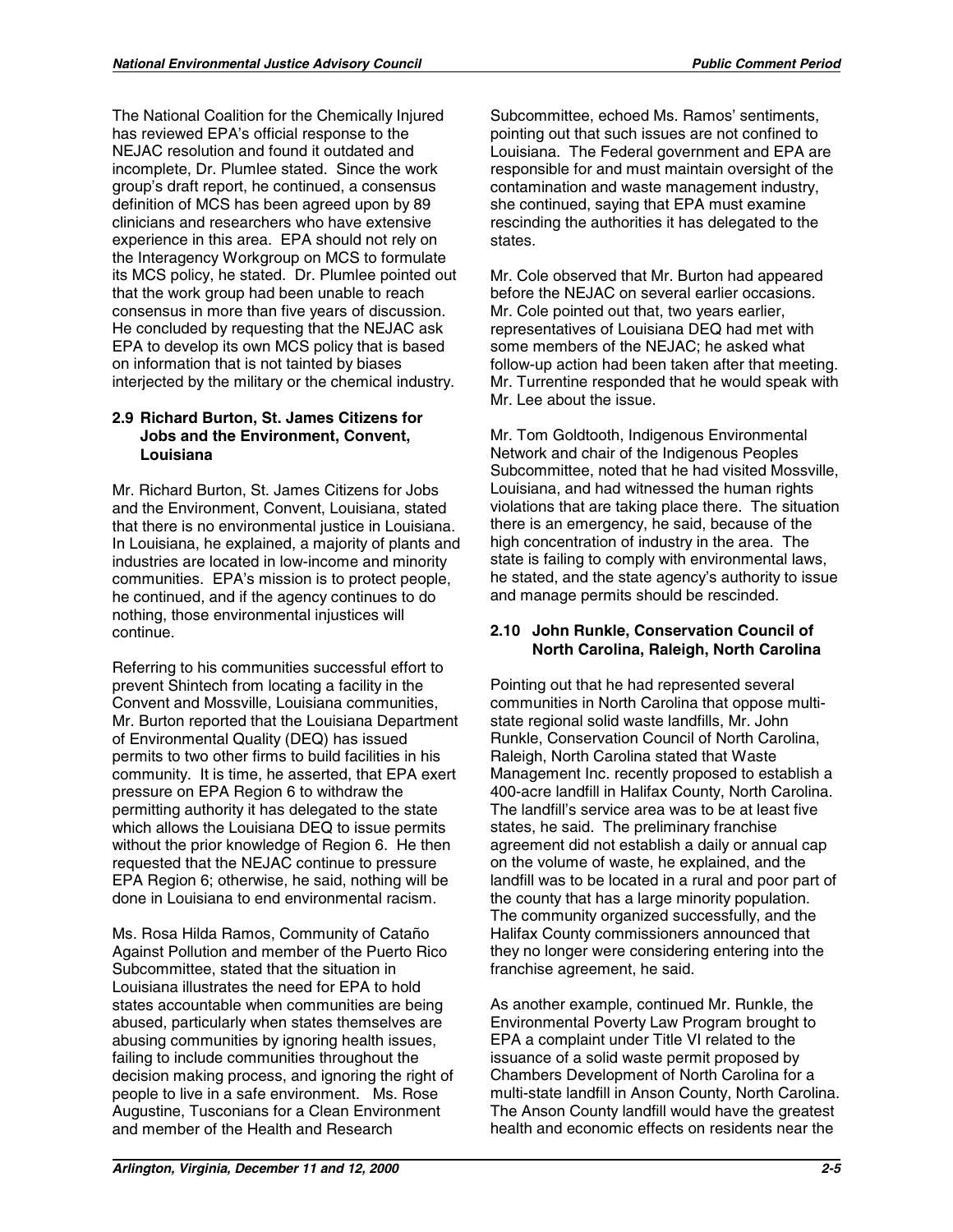landfill, all of whom are African-American, he pointed out. Mr. Runkle explained that six years elapsed after Chambers Development first applied for a permit for the landfill before the North Carolina Division of Waste Management did any research into issues related to racial disparity. The state's position is that it cannot consider issues related to Title VI in permitting landfills, he said. He explained that the permitting rules contain only a general provision that the landfill must comply with other state and Federal laws.

It seems that siting enormous landfills in poor and minority communities is the state's unwritten policy, Mr. Runkle stated, pointing out that 8 of the last 10 applications for new landfills filed are for private, regional landfills and 6 of the 8 appear to have a racially disparate impact. It is in such cases that the EPA interim guidance fails, continued Mr. Runkle. In North Carolina, in only a few isolated cases in which a landfill is proposed within one mile of an existing landfill, is the local government required to consider the effects of siting the landfill in the community, he pointed out. There is no requirement that the state permitting agency determine whether there are any disparate adverse effects on minority or poor populations, he said.

Ms. Vernice Miller-Travis, Ford Foundation and chair of the Waste and Facility Siting Subcommittee, noted that EPA does have statutory authority under the Resource Conservation and Recovery Act (RCRA), which includes provisions governing landfills under parts C and D. EPA cannot tell a local government where to place a landfill, she stated, but the agency can deny permits.

# **2.11 LeVonne Stone, Fort Ord Environmental Justice Network, Marina, California**

Pointing out that she had attended two previous meetings of the NEJAC, Ms. LeVonne Stone, Fort Ord Environmental Justice Network, Marina, California, stated that her community is very stressed. Regulatory agencies have not responded adequately to environmental justice issues, she said. Honest and timely responses to issues related to Superfund and National Priority List (NPL) sites must be provided, she emphasized.

In her own community, she continued, a 120-acre landfill is located in the vicinity of five residential areas, and the city of Seaside also has several contaminated military ranges. The ranges have not been remediated, she explained, but fences

were built around them to be left in place until agencies resolve disputes about cleanup. Members of the community have not been included in any of the decision-making processes, she said. In sharp contrast to Seaside is Del Ray Oaks which was cleaned up in six months and on which was built a golf course and a hotel, she stated. There are a number of public schools in the vicinity, Ms. Stone noted, and a number of explosives have been found outside the impact range. She then expressed her displeasure that her community has not been included in decisionmaking processes.

Ms. Stone stated that she had spoken previously with Mr. Fields about serving on the NEJAC Federal Facilities Work Group. Mr. Fields had responded that she would be named to the working group, she continued, but no such appointment has been made. Ms. Miller-Travis informed Ms. Stone that a Federal Facilities Work Group had been formed and that Ms. Stone could take up issues with that body even if she is not a member of the group.

### **2.12 Kathryn Mutz, Natural Resources Law Center, University of Colorado School of Law, Boulder, Colorado**

Explaining that her organization focuses on natural resources in the western United States, Ms. Kathryn Mutz, Natural Resources Law Center (NRLC), University of Colorado School of Law, Boulder, Colorado, stated that the NRLC recently has begun to examine the issue of environmental justice in the context of natural resources. Many of the natural resources in the West are located on Federal lands, she pointed out, and are managed by the U.S. Department of the Interior (DOI) and DoD. The NRLC is working to identify existing environmental justice issues and to determine how environmental justice can be promoted in the West, she said. Some issues to consider, she explained, are land acquisitions that have social justice implications and water resources in areas in which poverty levels are high.

When dealing with natural resources, there are both convergence and conflict issues among groups and agencies, continued Ms. Mutz. An example of convergence of people working together is when environmental groups support the efforts of tribes in the adoption of more stringent water quality standards than those established by the state, she explained. An example of conflict, she continued, might be incompatible views held by various entities about the management of national forests and their timber and grazing lands.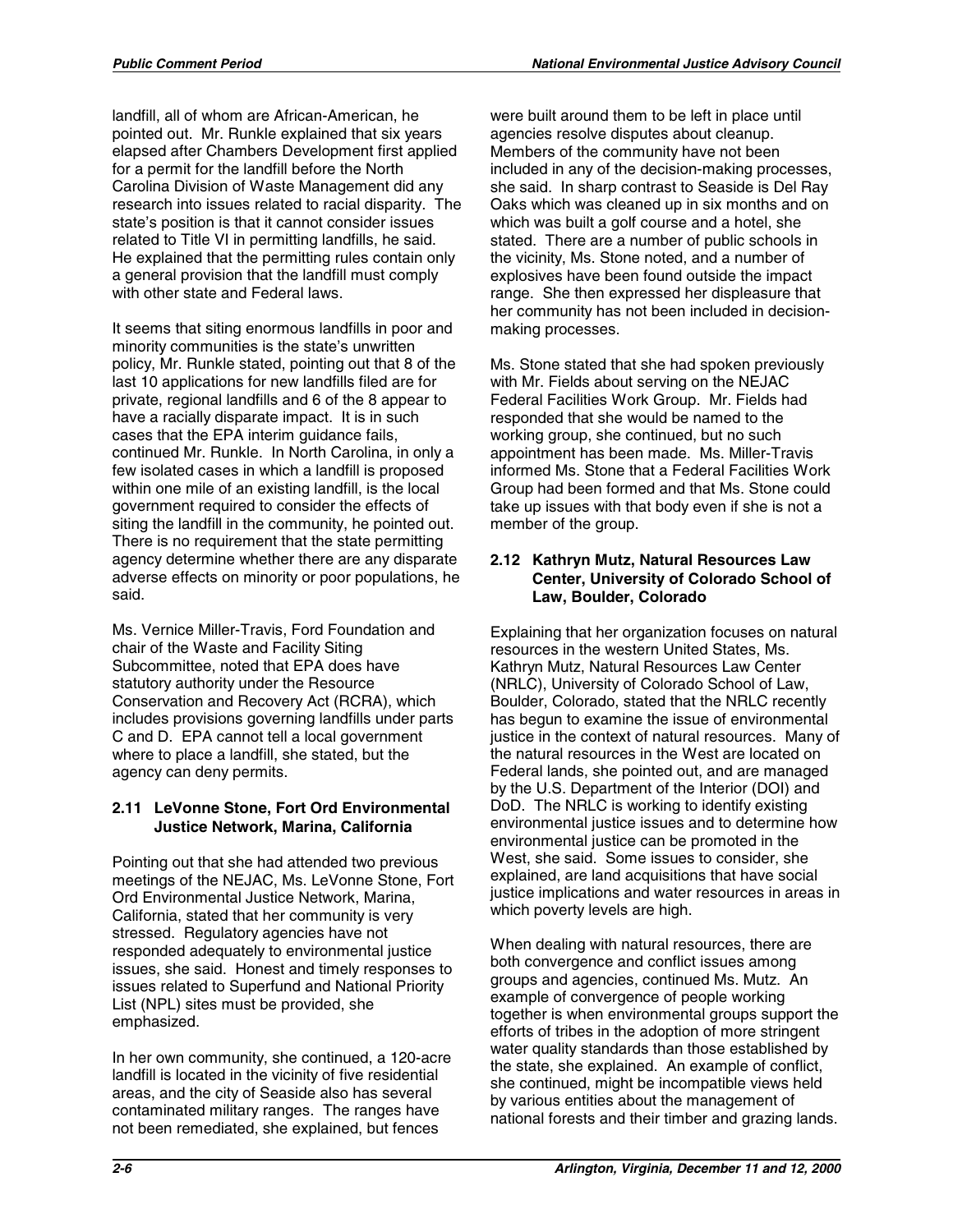The NRLC will work to address conflict and convergence among agencies to see how the protection of natural resources and social justice can be promoted, she said. Ms. Mutz invited anyone interested in the issue to speak with her after the session.

## **2.13 Laura Hunter, Environmental Health Coalition, San Diego, California**

Ms. Laura Hunter, Environmental Health Coalition, San Diego, California explained that her organization deals with the impact of the facilities and activities of Department of the Navy on communities in San Diego, California. Federal facilities commit numerous environmental violations, she said, and there is a lack of enforcement. She pointed out that Federal facilities can violate the provisions of their permits without suffering any consequences. Discussing the recent permitting of a nuclear megaport for San Diego Bay, Ms. Stone stated that the Navy does not recognize its effect on environmental justice or the cumulative effects of its actions on the local communities in the Barrio Logan area of the city, she said. In addition, these communities lack access to decision makers at the Federal facilities, she continued, explaining that representatives of the decision makers attend public hearings, rather than the decision makers themselves. The military should be held accountable for meeting the same standards that govern other facilities, Ms. Hunter said. In addition, she continued, Federal facilities should send their decision makers to meet with residents of communities affected by the Navy's activities.

Ms. Hunter also urged the NEJAC to examine the activities of the DOE Office of Naval Reactors. Stating that naval reactors are self-regulated, she explained that these reactors pose a significant effect on a wide range of communities, from the communities in which they are made to the communities in which the vessels are homeported. She predicted that in several years, the San Diego Bay will be home to as many as 19 nuclear reactors housed in carriers and submarines. Inadequate emergency planning plague the densely populated area, she stated, adding that the communities around the bay enjoy less protection than they would if they were located next to a commercial reactor. Ms. Hunter asked the individual members of the council to endorse the Military Environmental Responsibility Act which requires military agencies to comply with and be subject to the same standards and environmental laws that govern non-military activities.

### **2.14 Chavel Lopez, Southwest Workers Union, San Antonio, Texas**

Discussing the issue of Federal facilities, Mr. Chavel Lopez, Southwest Workers Union, San Antonio, Texas, explained that EPA's interim guidance on addressing administrative complaints under Title VI offers several recommendations about environmental justice. However, he said, Federal facilities do not recognize the Title VI guidance. Kelly Air Force Base was to close in the near future, Mr. Lopez continue; yet, there are no plans to deal with the off-base contamination associated with the facility. More than 100,000 people live near the base and could be subjected to groundwater contaminated with several very toxic chemicals, he pointed out. Natural attenuation currently is being proposed to address contamination from the base, he added, noting that the community believes such a remedy is an "insult" because it does not consider the 30 to 60 year process to be a cleanup.

In addition, continued Mr. Lopez, the Texas Department of Transportation is proposing a new highway through the contaminated community. Not only will the project increase air pollution, he stated, but it also will force the displacement of many people. An airport expansion also has been proposed, he added. The community already suffers from elevated rates of cancer and other diseases, he said, and the decision makers are not considering the cumulative effects of the proposed highway, expanded and joint use of the airport, and no clean up plan. In addition, new houses are being built on contaminated plumes, he charged, and home buyers are not being notified of that issue.

Describing the restoration advisory board established at the base, Mr. Lopez stated that public participation also has failed, in part because no translation services are provided. Mr. Lopez concluded by stating that a disparate number of minorities work in hazardous conditions, and they often are without protective equipment.

### **2.15 Gilbert Sanchez, People of Color and Disenfranchised Communities/ Environmental Health Network, Espanola, New Mexico**

Mr. Gilbert Sanchez, People of Color and Disenfranchised Communities/Environmental Health Network, Espanola, New Mexico, thanked the NEJAC for establishing a Federal facilities working group. However, he added, the development of the working group is effectively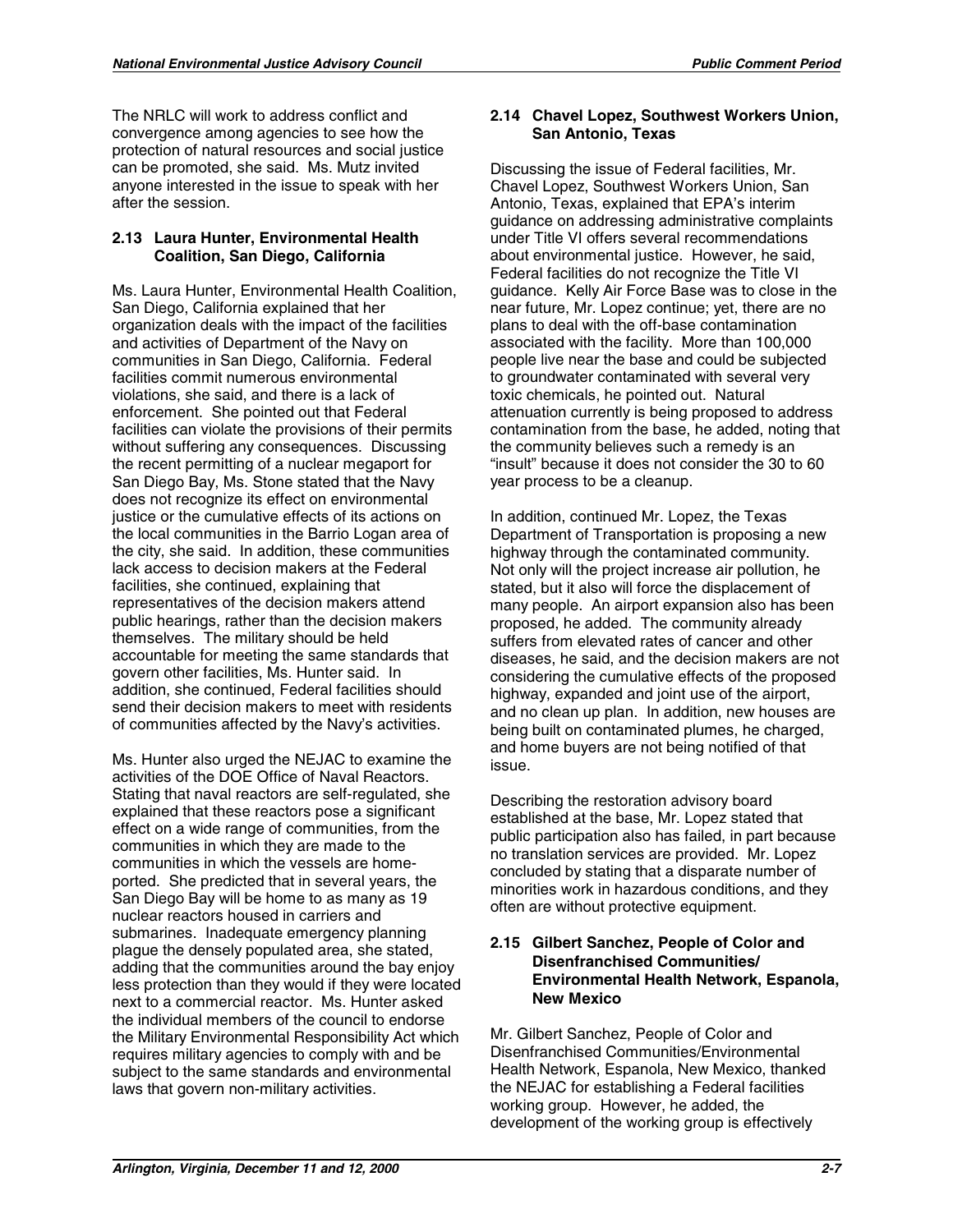silencing the input of communities. He stated that there were fundamental flaws in a process that does not take seriously the advice it asks of affected communities. Mr. Sanchez asked the council to "please open your doors, your hearts, your minds, to all the grassroots communities . . when we ask for something and if you are going to give it to us, let us be a part of that."

### **2.16 Teresa Juarez, New Mexico Alliance, Espanola, New Mexico**

Ms. Teresa Juarez, New Mexico Alliance, Espanola, New Mexico, stated that the NEJAC Federal Facilities Working Group is a vehicle through which community voices should be heard. The working group was created to give a voice to communities suffering from environmental injustices, she continued, so that members of those communities could bring their problems to the attention of the appropriate authorities. The fact that very few community representatives are members of the working group shows a lack of respect for communities, she charged.

Ms. Travis-Miller commented that the concerns raised by Mr. Sanchez and Ms. Juarez would be discussed during the council's discussions with Mr. Fields and Mr. Hill. She stated that she "feels caught in the cross-hairs" because the NEJAC created the working group in response to multiple requests by communities but which now seems as if its been "subverted." Communities are asking us why the NEJAC has failed to follow through on this request, so we need to know that we can give an honest answer, she emphasized. Mr. Lee, pointed out that although there are several community representatives on the working group, the membership does reflect the diversity of the stakeholder groups that comprise the membership of the NEJAC. Mr. Turrentine observed that there had been a lack of communication, both among the members of the NEJAC, between community representatives and the NEJAC, and between the NEJAC and EPA.

# **2.17 Rodney Livingston, DC Urban Environmentalists, Washington, D.C.**

Mr. Rodney Livingston, DC Urban

Environmentalists, Washington, D.C., expressed his discontent with the NEJAC for what he termed its failure to achieve substantial accomplishments. The NEJAC had done nothing to curb environmental injustices, he said. Executive Order 12898 has not been successful in establishing adequate environmental justice measures in various Federal agencies, he continued. It

appears that there is always a reason to do nothing, he observed, and many excuses are offered when necessary action is not taken.

### **2.18 Armando Gandarilla, Grand Park Neighborhood Association, Phoenix, Arizona**

Mr. Armando Gandarilla, Grand Park Neighborhood Association, Phoenix, Arizona, stated that noise pollution and contamination afflict several communities in Arizona. Health issues affect those neighborhoods, he explained, and children are becoming ill. Mr. Gandarilla pointed out that there is a correlation between incarceration rates and exposure to pollutants. Incarceration rates are higher among minorities, he explained, adding that minorities are disparately affected by contaminants because of environmental racism. The state of Arizona is not held accountable for allowing such injustices to occur, he continued. The state seems to be above the law, he said, and communities cannot afford lawyers to fight for their rights. Mr. Gandarilla concluded by stating that private corporations should not be permitted to "hide behind" public agencies that allow them to perpetrate environmental injustices.

# **3.0 Public Comment Period Held on Tuesday, December 12, 2000**

This section summarizes the comments presented to the Executive Council during the public comment period held on December 12, 2000, along with the questions and observations those comments prompted among members of the Executive Council.

Comments are summarized below in the order in which they were offered.

# **3.1 Ann McCampbell, Multiple Chemical Sensitivities Task Force of New Mexico, Santa Fe, New Mexico**

Dr. Ann McCampbell, a physician and chair of the Multiple Chemical Sensitivities Task Force of New Mexico, Santa Fe, New Mexico, submitted a written statement to the members of the Executive Council. In that statement, Dr. McCampbell commended the NEJAC for its resolution on MCS. According to Dr. McCampbell, the resolution acknowledges MCS and makes common-sense suggestions about how the Federal government should address the problem. Despite EPA Administrator Carol Browner's praise of other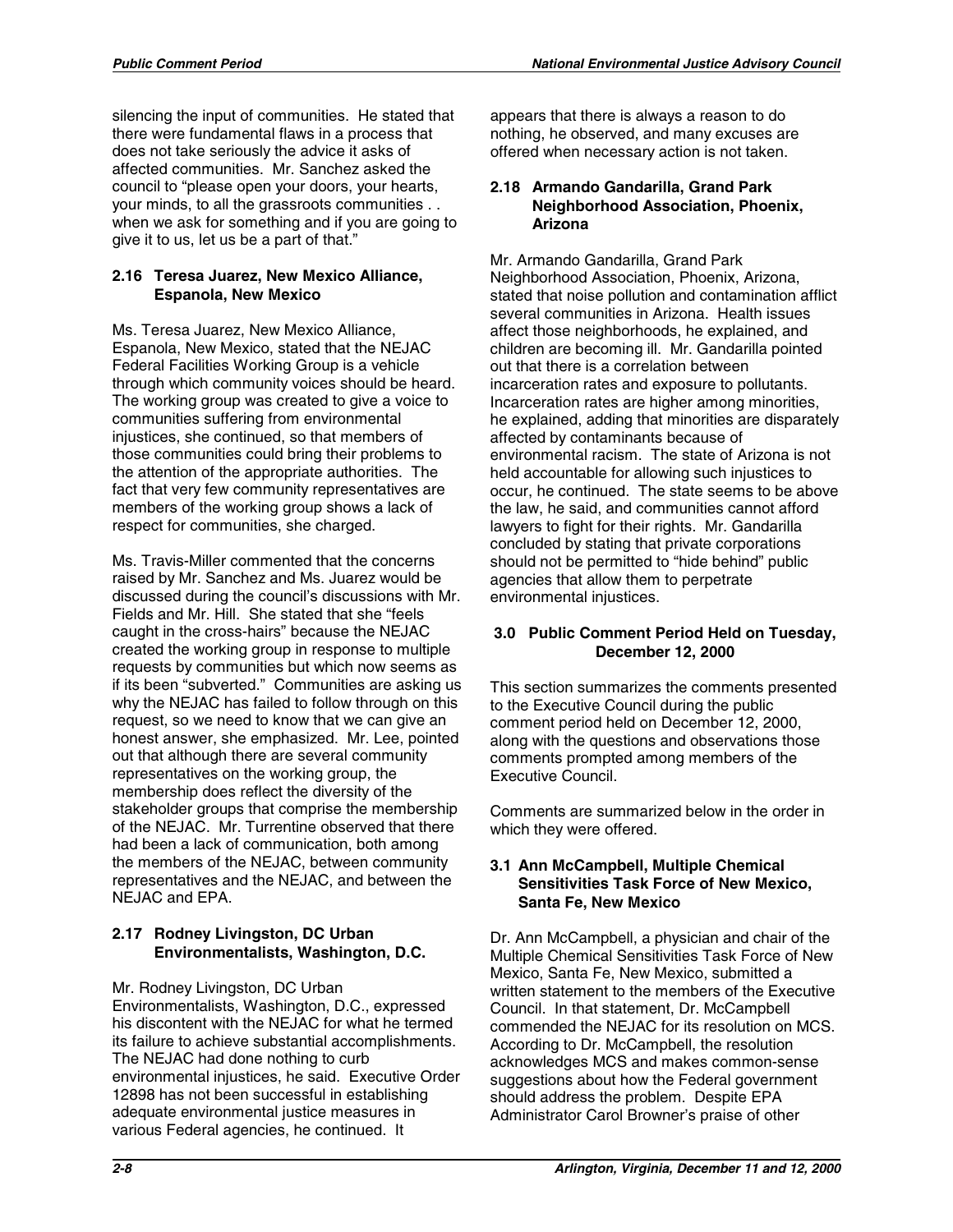NEJAC recommendations, the agency rejected the MCS resolution in its entirety, the statement continued. Dr. McCampbell conveyed her disappointment at EPA's rejection of the resolution and EPA's 1998 draft report on MCS. In her statement, she said that EPA had relied on a biased work group's draft report in rejecting the NEJAC's MCS resolution. Dr. McCampbell attached to her statement a letter from U.S. Representative Tom Udall (D - NM), requesting that Administrator Browner reconsider her decision.

Dr. McCampbell then expressed her gratitude to the NEJAC for acknowledging MCS as a serious medical problem and an environmental justice issue and voiced the hope that EPA would reconsider its decision and would begin to address the matter by considering the implementation of some of the NEJAC's recommendations.

### **3.2 Madeline Pepin, Our Lady of the Lake University, San Antonio, Texas**

Dr. Madeline Pepin, Environmental Science Program, Our Lady of the Lake University, San Antonio, Texas, a teacher at that institution, based her comments to the Executive Council on two case studies: the Polish-speaking community of Falls City, Texas and the Spanish-speaking Southwest San Antonio community that neighbors Kelly Air Force Base. Both communities are composed of native-born American citizens who do not read the language they speak, she said. Those citizens can read and understand very basic English, she explained, but lack the confidence in their limited English to ask questions or state concerns at public meetings on environmental issues. Dr. Pepin stated that, in both cases, officials failed to realize that the citizens were not literate in their native languages. In the Kelly Air Force Base case, until recently, no translator was provided on the grounds that the translation of documents would be too expensive and that no Air Force officials spoke Spanish. Dr. Pepin stated that the Air Force should have requested the services of a bilingual individual from the community to assist in the translation of questions and statements of concern by members of the communities.

Mr. Turrentine asked Dr. Pepin what assistance she would like to obtain from the NEJAC. She responded by stating that Federal officials should consult local governments or universities for an accurate and complete account of the demographics, including literacy of the communities affected by Federal facilities and their activities. In addition, she recommended that Federal officials take note that there are many non-English-speaking communities in the United States and that the members of those communities were not educated in other countries; they read English, she said. Further, Federal officials should consult with local governments or universities to identify the type of translation services needed, she said. Mr. Turrentine invited Dr. Pepin to attend the meeting of the International Subcommittee, which was to convene on the following day.

Ms. Ramos suggested that Ms. Pepin speak to staff of EPA Region 2 about how it obtains simultaneous translation services.

### **3.3 Doris Bradshaw, Defense Depot Memphis, Tennessee, Concerned Citizens Committee, Memphis, Tennessee**

Ms. Bradshaw expressed concern about the Defense Logistics Agency's (DLA) failure to respond to her letters to the agency about an incident that occurred at Defense Depot Memphis on September 15, 2000. Three workers wearing full protective gear, she said, had been exposed to a release of mustard gas. She asserted that the DLA did not have an emergency response plan in place for the facility and that seven other releases had not been reported to the public. After repeated attempts to obtain information from EPA, Ms. Bradshaw said, she had become frustrated with EPA and Region 4. She stated that she was "tired of asking for simple things." Despite such lack of response, she continued, the citizens of her community remain willing to put air monitoring systems in their yards. DLA, she pointed out, did not have any monitoring systems for checking air quality.

As further evidence of the inconsideration and lack of cooperation EPA Region 4 has provided her community, Ms. Bradshaw reported that the Agency had selected December 11, 2001, the first day of the NEJAC meeting, to initiate testing in her community. Even when informed that she would be at the NEJAC meeting, DLA refused to change the date, she claimed.

Ms. Ramos sympathized with Ms. Bradshaw, saying it "breaks my heart that time after time I hear the same problems." She suggested that Ms. Bradshaw attend the meeting of the Federal Facilities Workgroup. In addition, Mr. Turrentine pointed out that Mr. Cole had suggested that at least four community members should be added to that workgroup and that Mr. Lee had stated that he would consider approval of that action.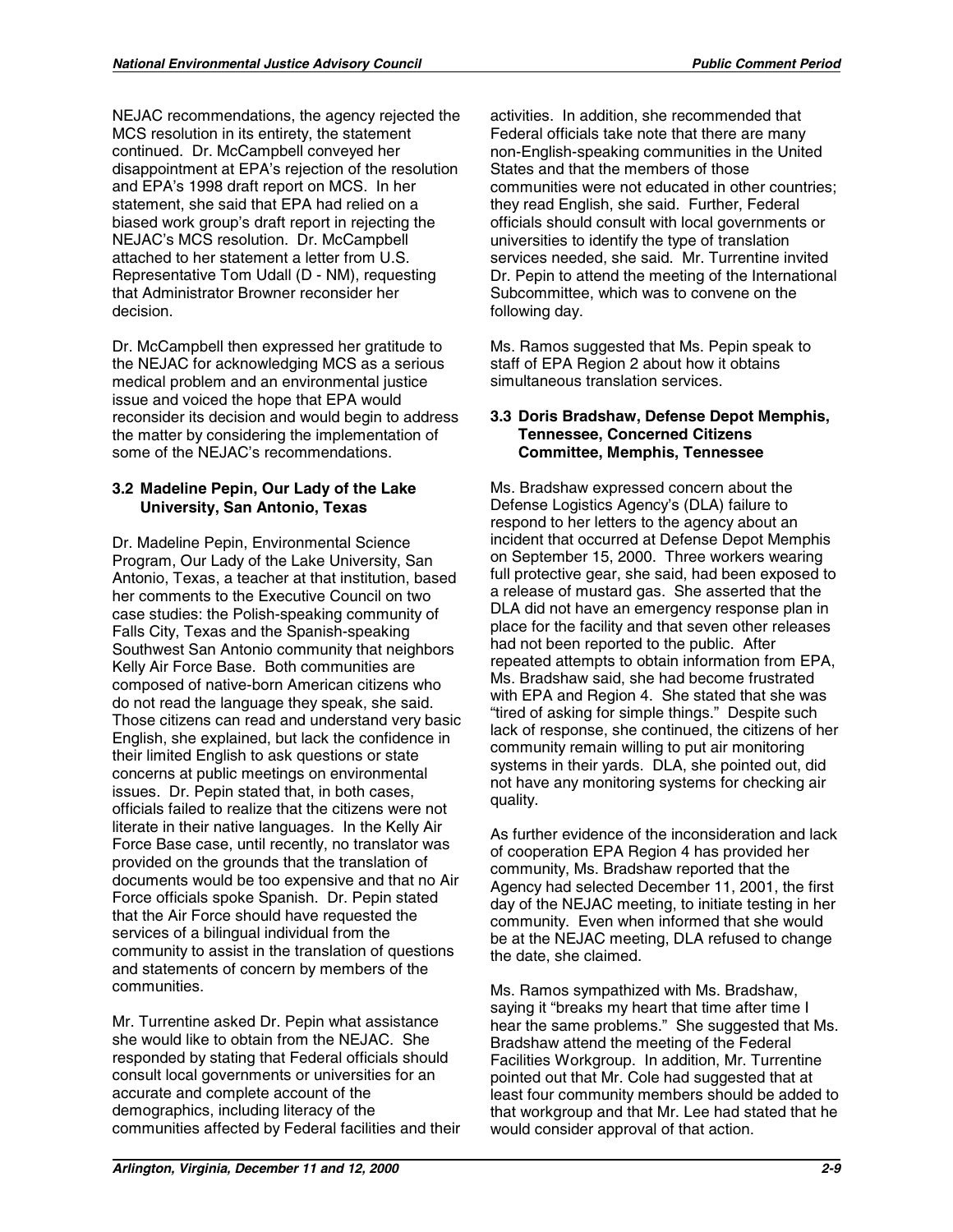Ms. Jane Stahl, Assistant Commissioner, State of Connecticut and member of the Executive Council of the NEJAC, stated that efforts to confront Federal facilities and persuade them to fulfill their responsibilities were met with "a brick wall." As a representative of a state regulatory agency, she said, "We have found a common enemy" in Federal facilities. Ms. Stahl stated that the problem must be addressed through more extensive action than establishment of a work group.

### **3.4 Beverly Wright, Xavier University, New Orleans, Louisiana**

Ms. Beverly Wright, Xavier University, New Orleans, Louisiana, described the history of the Thompson Hayward Chemical facility, located in New Orleans, Louisiana. She stated that, from the 1940s until 1977, the facility was operated as a dry and liquid chemical formulation plant; after 1977, the facility was used for the warehousing and distribution of industrial, pest control, and drycleaning chemicals, she said. Commercially, she noted, it has been inactive since 1988. Ms. Wright then discussed a settlement awarded to residents of the area. Individuals living within a specified radius of Thompson Hayward received money, as well as a million dollar endowment fund established with the Greater New Orleans Foundation, she explained. She added that the city of New Orleans also had received \$500,000 under the settlement; those funds were to be used for capital improvements in the neighborhood.

Ms. Wright stated that, in 1997, the Louisiana Department of Environmental Quality (LDEQ), the Louisiana Department of Agriculture and Forestry (LDAF), and the past and present owners of the Thompson Hayward site signed a formal agreement that set forth in detail the steps to be taken to complete site investigation and cleanup. As of October 2000, LDEQ is at least one year behind its schedule, continued Ms. Wright. LDEQ previously had revised the time frame in May 2000 but has fallen behind again, she said. Ms. Wright stated that EPA had not "written off" the Thompson Hayward site completely, but that it is "extremely unlikely" that further work will be carried out there. She posed several questions to the Executive Council, asking why no progress has been made since the 1997 order in remediating the site. She asked further what EPA and LDEQ can do to rectify the situation.

### **3.5 Lynn Pinder, Youth Warriors, Baltimore, Maryland**

Ms. Lynn Pinder, Youth Warriors, Baltimore, Maryland, stated that she is the founder and executive director of that organization, which involves young African Americans in addressing environmental justice issues. In addition, she said, she serves as the southern regional coordinator for the Northeast Environmental Justice Network (NEJN).

Ms. Pinder directed her comments to the impact of the NEJAC at the state level and the involvement of youth (ages 18 and under) and young adults (ages 19 to 30) as a recognized voice in areas related to environmental justice.

The state of Maryland, continued Ms. Pinder, created a Maryland Environmental Justice Task Force at the request of some delegates to the state legislature. She stated that the intent and desire of most members of the task force is sincere. She stated, however, that she was concerned that the Maryland Environmental Justice Task Force is made up primarily of representatives of business and governmental agencies. Ms. Pinder then stated that, in her view, the term environmental justice signifies a call to action for individuals and groups residing in highrisk neighborhoods to take the lead in initiating action to combat environmental problems. However, she said, she believes that interests of communities were not as highly regarded as those of the business and government sectors at meetings of the task force. How, she asked, could the NEJAC do a better job in providing guidance at the state level? She also suggested that the NEJAC should foster youth leadership in the environmental justice movement.

Mr. Turrentine referred Ms. Pinder's comments to Mr. Lee. Mr. Lee stated that the NEJAC maintains many partnerships with states, including the Environmental Justice Training Collaborative, which participants in the NEJAC meeting had discussed earlier that day. Further, he continued, the NEJAC engages in a great deal of outreach to states. For example, members of the NEJAC spoke at a recent conference in North Carolina on environmental justice that was sponsored by the U.S. Department of Natural Resources and the North Carolina Department of Environment and Natural Resources. In addition, Dr. Lee continued, efforts undertaken in Florida brought about legislation related to environmental justice. He stressed that, overall, the process had begun and that "we are feeling our way through." that process.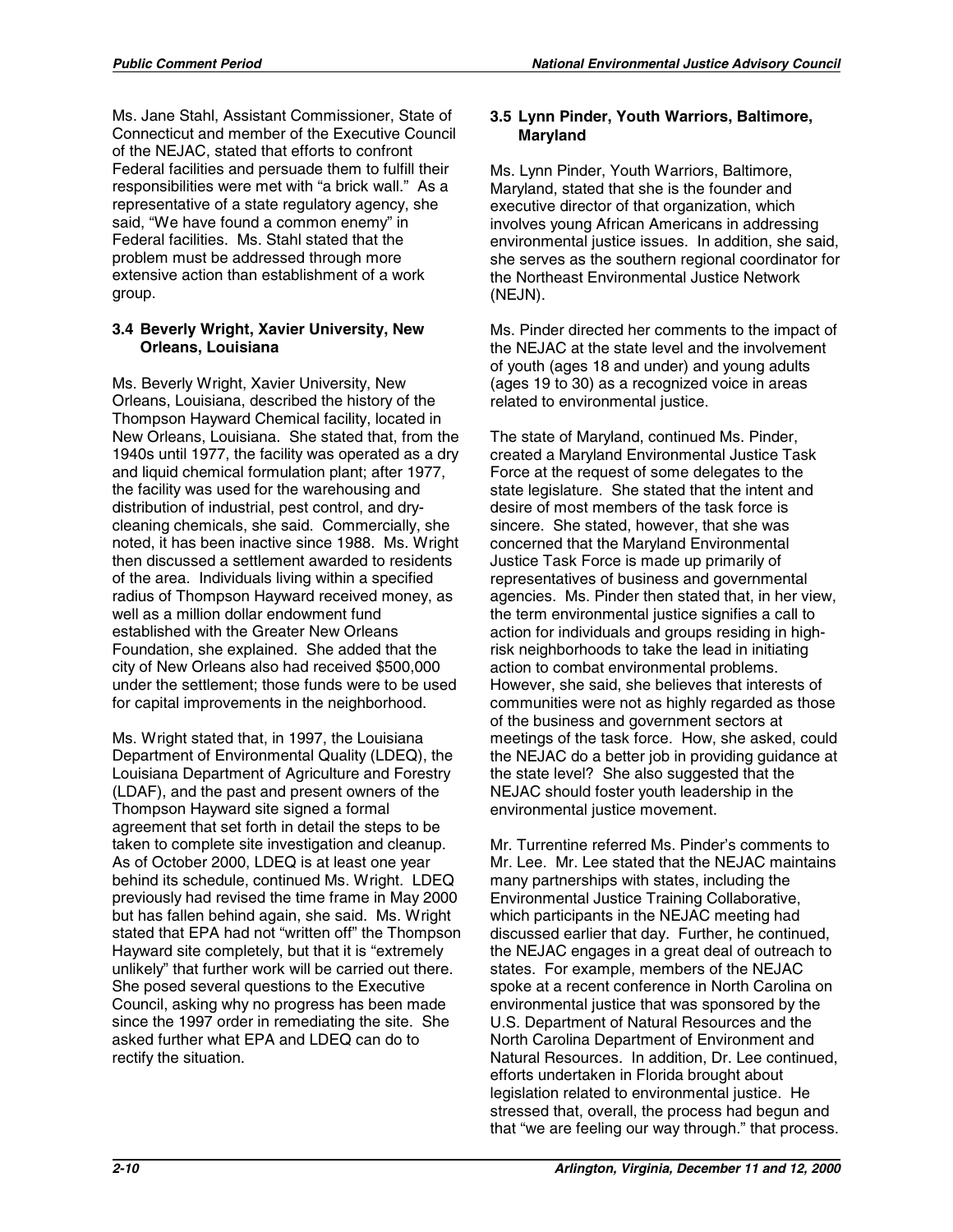Addressing Ms. Pinder's second point, Mr. Lee stated that, since 1992, OEJ had placed 1,600 students of diverse backgrounds in environmental careers. Further, OEJ is exploring the placement of students in community organizations. He then expressed appreciation that Ms. Pinder had raised the issue of representation of youth at future meetings of the NEJAC.

Ms. Annabelle Jaramillo, Oregon Office of the Governor and Vice Chair of the Air and Water Subcommittee of the NEJAC, pointed out that her state had established an environmental justice advisory board, but that its existence was not the result of the influence of the NEJAC. In her opinion, she said, the NEJAC should be considered a model. The models that work best, she added, are those conceived by communities and advocates, rather those developed by government agencies in response to a problem.

Ms. Stahl stated that the NEJAC is a model that serves as a "repository" of people who have expertise in environmental justice issues. The strength of the environmental justice movement, she continued, is with community groups, and the NEJAC often is not most effective at the local level. Ms. Pinder then expressed frustration because communities experience stagnation because although there is a national entity that wishes to assist them, states fail to follow through.

### **3.6 Ethel M. Lane, Neighborhood for Justice, Phoenix, Arizona**

Ms. Ethel M. Lane, Neighborhood for Justice, Phoenix, Arizona, stated that she is a citizen of downtown Phoenix. She then discussed the history of her neighborhood, which extends from Seventh Avenue to Nineteenth Avenue in downtown Phoenix. She reported that her community is overburdened with toxic pollution. She stated that, in 1952, the only area in which minorities could purchase new homes was that neighborhood, where the city of Phoenix operated a landfill. In the early 1970s, she continued, it was discovered that some of the garbage could contaminate the groundwater; therefore, she continued, the city moved the landfill. Currently, she stated two hazardous waste companies are located in the area.

Ms. Lane asserted that upper respiratory problems, heart disease, and cancer are common among the residents of the area. As member of the Downtown Southwest Neighborhood Association, she said, she had begun asking questions about air monitoring stations in the area. She stated that she had been informed that the nearest monitoring station was located approximately five miles from the neighborhood in Greenwood Cemetery – "where the bodies don't talk," she quipped. Continuing, Ms. Lane said that she subsequently had requested that a monitoring station be established at a location closer to the neighborhood. She said that the Arizona Department of Environmental Quality had informed her that monitoring stations would be too costly. Therefore, she said, she had appealed to EPA for assistance. Ms. Lane then stated that there is an urgent need for resources to support the conduct of research in the downtown area. She requested that the NEJAC assist her in obtaining resources for health studies in her community.

Mr. Turrentine asked whether there was a representative of EPA Region 9 present and noted that the members of the NEJAC would study the situation in more depth to determine what direction that office could provide to Ms. Lane.

## **3.7 Richard Burton, St. James Citizens for Jobs and the Environment, Convent, Louisiana**

Mr. Burton stated that his organization is committed to the mission of ensuring clean air and water for the residents of the community, state, and the nation. He then expressed concern that his community is overburdened with toxic pollution. He then stated that a company in Louisiana known as Belmont Fleet, LLC, washes barges from the Mississippi River and deposits the residue into the river. Mr. Burton stated that he had questioned LDEQ about the status of the company's permit and that the agency had responded that the permit was in LDEQ's offices. He said he was told he must go to those offices to obtain a copy of the permit. Continuing, Mr. Burton asserted that LDEQ stated that he would have to write it to request an opportunity to make a public comment to the permit. It should not be necessary that we have to request that LDEQ conduct public comment, he said, adding that the Agency should have requested comments before issuing any part of a permit.

Mr. Burton also discussed spraying of sugar cane with pesticides. He stated that many people in Louisiana had become ill because of the unregulated applications of pesticides. People, he said, are not notified when the spraying is to take place.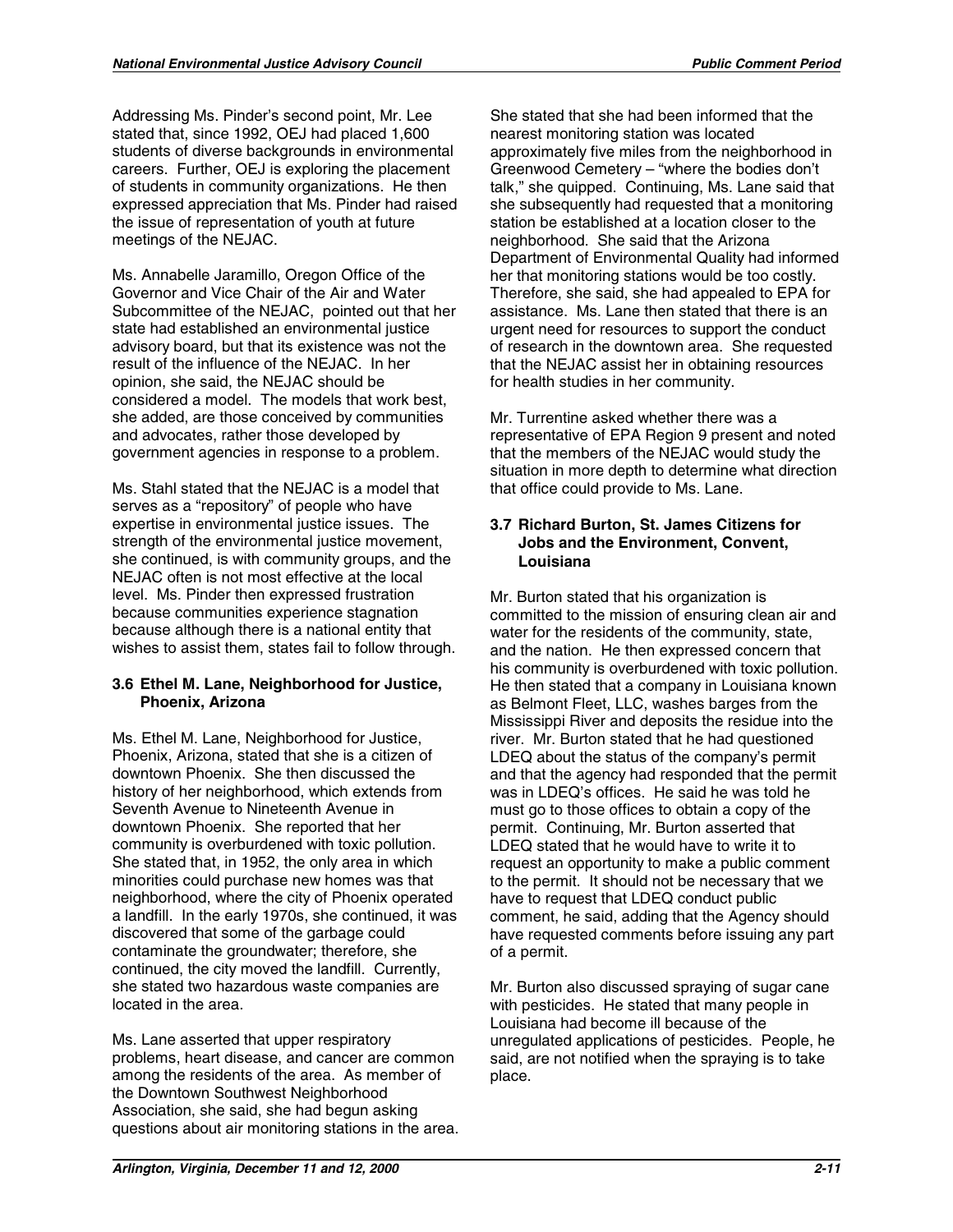Mr. Burton then suggested that EPA take back the regulatory authority it had delegated to LDEQ. He circulated several documents, which included a Public Hearing and Request for Public Comment on a Draft Water Permit of Belmont Fleet and information about the spraying of pesticides on sugar cane. He asked that the documents be submitted to EPA. Ms. Pamela Phillips, EPA Region 6, a member of the audience, informed Mr. Burton that she would provide him with more information about the issues he had raised.

Ms. Ramos suggested that Mr. Burton buy a small camera and take pictures of employees of Belmont Fleet discharging chemicals into the river, submit the photos to EPA, and then request enforcement action.

Mr. Goldtooth indicated that the NEJAC would attempt to obtain studies of the use of pesticides in sugar cane operations and forward any information found to Mr. Burton.

## **3.8 Patty Lovera, Center for Health Environment and Justice, Falls Church, Virginia**

Ms. Patty Lovera, Center for Health Environment and Justice (CHEJ), Falls Church, Virginia, which works with grassroots groups nationwide, stated that, over the past few years, CHEJ had identified a trend toward building schools on or near contaminated land, a practice that places lowincome and children of color at risk.

For example, she continued, in Houston, Texas, a school for 3,000 students that will serve a predominantly Latino population is being built next to the Goodyear Chemical Company. Ms. Lovera stated that, the community fought to have the school built on another available piece of land, but the effort was unsuccessful.

Further, she stated, in Rhode Island, five schools for students who are predominantly African American, have been built on industrial waste sites. Despite the efforts of community members to halt construction, she said, all five schools were built.

Continuing, Ms. Lovera stated that Gordon Elementary School in New Orleans, Louisiana, is located on a Superfund site. The school, she said, will serve children in the low-income, African American neighborhood, in which the school is located, she said. Although the school has been closed, she noted, it likely will reopen because EPA has conducted surface cleanup around the building.

Ms. Lovera expressed concern that there are no standards that determine what constitutes that a school is "child-safe" with regard to environmental contamination. A year earlier, she continued, CHEJ and a coalition of other organizations had asked EPA's Office of Children for guidance. However, she said, that office had responded that there are no guidelines; nor are there plans to develop such guidelines, she added.

Over the past year, CHEJ's Poisoned Schools Campaign, which involves more than 40 groups, has created a draft document on criteria for the siting of schools, continued Ms. Lovera. She described the siting criteria, which includes a requirement for buffer zones around schools and establishes maximum levels for chemicals in soil and groundwater.

Ms. Lovera called upon the NEJAC to review the siting criteria document and share comments and concerns with CHEJ. Ms. Peggy Shepard, West Harlem Environmental Action and Vice Chair of the Executive Council, agreed that school siting is an important issue and stated her hope that the NEJAC would consider taking on the issue of environmental hazards in schools. Mr. Goldtooth suggested that Ms. Lovera attend the meeting of the Health and Research Subcommittee, scheduled for the following day.

### **3.9 Kimberly Bandy, Tennessee Human Rights Commission, Nashville, Tennessee**

Ms. Kimberly Bandy, Tennessee Human Rights Commission, Nashville, Tennessee, pointed out that, in 1993, the state of Tennessee had passed a law the mirrors the federal Title VI. The state law, she continued, requires that Title VI implementation plans or guidelines must be developed by the outside community. Ms. Bandy expressed concern about the lack of knowledge about environmental justice issues in the state. State agencies have proposed a study of Title VI, she added. State surveys of knowledge about environmental justice indicate that very little is known, she stated. However, she added, EPA Region 4 "is helping us break down the barriers to environmental justice." Ms. Bandy stated that she had noticed a great deal of interest in Title VI on the part of local government agencies and private industry. She stated that she would like to see the same interest in environmental justice and the principles of civil rights at the level of state government, noting that such interest is vital to any effort to comprehensively address quality of life in Tennessee.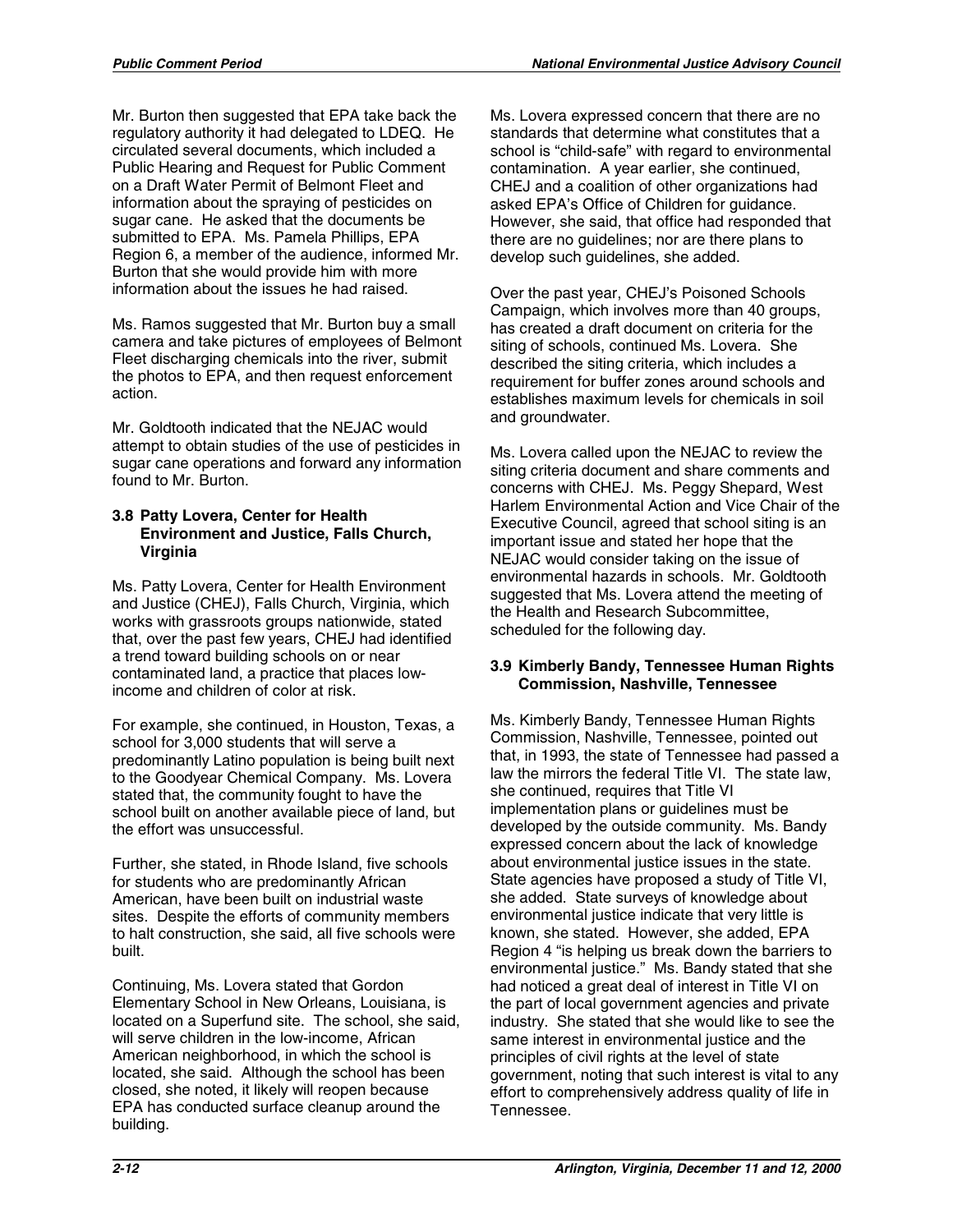# **3.10 Tamia Boyen-Robinson, Environmental Evangelism, Temple Hills, Maryland**

Ms. Tamia Boyen-Robinson, Environmental Evangelism, Temple Hills, Maryland, stated that she is an environmental consultant and member of the Maryland Environmental Justice Advisory Council. She then described a project under which environmental justice sites in the state of Maryland are being identified. One of the recommendations of the Maryland Environmental Justice Advisory Council, she continued, was to develop a geographic information system (GIS) data model, she continued. The purpose of the model is to encourage public collaboration and partnership in the environmental justice process, she explained. Health, income, housing, homelessness, child care, education, transportation, public safety, and environmental quality are the indicators chosen for the model, she continued. Ultimately, the model will identify environmental health concerns and coordinate their consideration in the formulation of public policy, she concluded.

Ms. Shepard asked whether Ms. Boyen-Robinson believed that drawing maps of environmental justice communities would be a deterrent to investment. Ms. Boyen-Robinson responded that she hoped the model would show that disproportionate numbers of minorities are subject to environmental risk. She added that mapping might be detrimental to some communities because it would effectively "red-line" some properties.

Mr. Don J. Aragon, Wind River Environmental Quality Commission, Shoshone and Northern Araphao Tribes, noted that Region 8 also is conducting GIS mapping on levels of income. The region has software capabilities, he noted. Most of the data have been sent to Region 8 by various tribes and states, he continued.

### **3.11 Jenny Torres-Lewis on behalf of Manuel Mirabel, National Puerto Rican Coalition, Washington, D.C.**

Jenny Torres-Lewis, National Puerto Rican Coalition, Washington, D.C., identified herself as vice-president of that organization and then spoke on behalf of Mr. Mirabel. Ms. Torres-Lewis read Mr. Mirabel's written statement (see Section 2-4 of this chapter for a summary of the statement) addressed to the NEJAC.

Ms. Shepard indicated that the International Subcommittee was to address the Vieques case during its meeting on Wednesday, December 13, 2001.

# **3.12 LeVonne Stone, Fort Ord Environmental Justice Network, Marina, California**

Noting that she had spoken before the NEJAC the previous night, Ms. LeVonne Stone expressed concern that the proper cleanup of sites that pose environmental risk is not provided to low- income and minority communities. She pointed out that it is the responsibility of the Federal agency to clean up such areas. However, the state, she charged, is cleaning up sites in more affluent neighborhoods. The state has not cleaned up two ranges that are close to closure and that in the future will belong to the city of Seaside, the population of which is predominantly African American and Latino, she said.

The communities, continued Ms. Stone, have experienced deterioration of its economic base because of closures of military installations. People have been driven out of their homes, she stated. Ms. Stone suggested that members of communities be trained in the removal of unexploded ordnance (UXO).

Ms. Stone expressed displeasure at the limited progress of Federal agencies in complying with the requirements of Executive Order 12898. Any agency responsible for implementing the Executive Order should be conscious of the needs of the community, she added.

# **3.13 Rafael Rivero-Castano, Private Citizen, Vieques, Puerto Rico**

Dr. Rafael Rivero-Castano, Vieques, Puerto Rico, a medical doctor who addressed the council as a private citizen, stated that he is a retired professor of epidemiology at the University of Puerto Rico. Dr. Rivero-Castano expressed concern about contamination caused by the Navy's use of bombing ranges on the island of in Vieques, Puerto Rico. He stated that, in the 1960s, the cancer rate was higher in Puerto Rico than on Vieques; however, he pointed out, the rate for Vieques currently is 30 percent higher than that for Puerto Rico. Dr. Rivero-Castano indicated that the high cancer rate on Vieques is related to the Navy bombings. Further, he stated, many residents of Vieques have been exposed to toxic substances originating from the bombings because the toxic substances have entered the food chain.

Noting her respect for Dr. Rivero-Castano's work, Ms. Ramos described the Vieques case as the worst example of what can happen when the community is not involved in the decisionmaking process. She encouraged Dr. Rivero-Castano to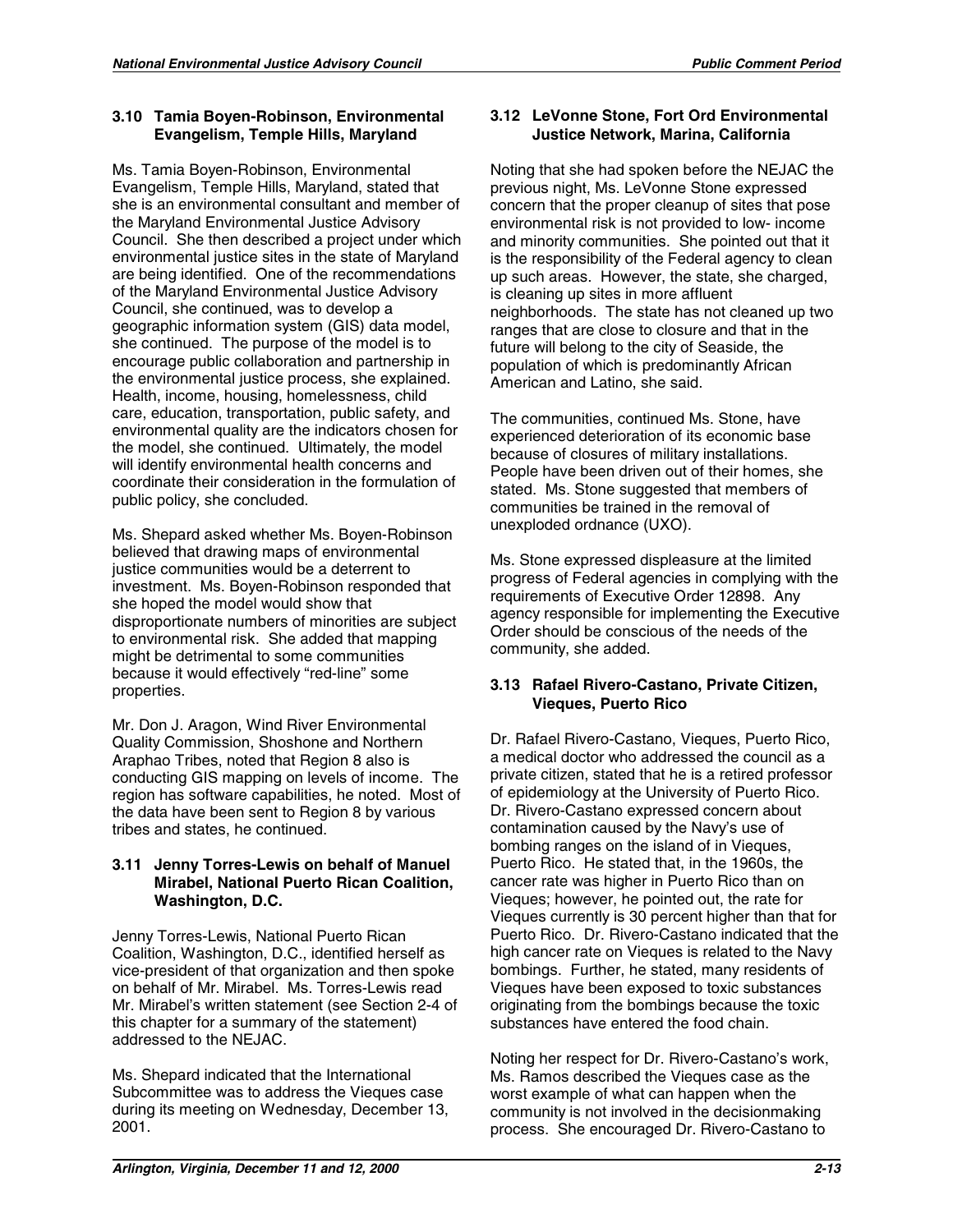continue dialogue with the Federal government and invited him to the next meeting of the Federal Facilities Working Group, tentatively scheduled for late January or early February.

## **3.14 Stephanie Farquhar, University of North Carolina School of Public Health, Chapel Hill, North Carolina**

Ms. Stephanie Farquhar, University of North Carolina School of Public Health, Chapel Hill, North Carolina, stated that she had been pleased to learn about some of the demonstration projects developed by communities that had been mentioned during the NEJAC meeting. However, she expressed concern that, even when there is community involvement, Federal and state agencies do not acknowledge that residents of a community are aware of what that community needs. She described in detail two case studies of health research conducted in response to needs identified by communities. One case involved the rates of cancer and asthma in Detroit, Michigan, where the population is 95 percent African-American and the response of the community on the interpretation of GIS data related to the community. The other case, she continued, centered on largely African American and Hispanic communities in eastern North Carolina, that had been devastated by Hurricane Floyd, and the response of the Federal Emergency Management Administration (FEMA) to those communities.

Ms. Farquhar recommended that the NEJAC broaden the definition of environmental justice and consider collaborating with such other Federal agencies as FEMA in the future.

# **3.15 Betsy Boatner, Amazon Alliance, Washington, D.C.**

Ms. Betsy Boatner, Amazon Alliance, Washington, D.C., discussed issues that had arisen during a meeting in Washington, D.C. of an international coalition of indigenous, environmental, human rights, and policy organizations. The purpose of that meeting, she explained, had been to examine the escalation of the herbicide spraying program of the government of Colombia – "Plan Colombia" – intended to eradicate illicit crops. The program, she stated, is funded by the U.S. government. Ms. Boatner charged that the program could cause serious harm to the health of indigenous and peasant communities and endanger the biodiverse ecosystems of the Amazon basin, while nevertheless failing to reduce overall production of drugs in Colombia or consumption of those drugs in the United States. The Colombian National

Police, assisted by U.S. government spray aircraft, fuel, escort helicopters, and private military contractors, was to increase aerial fumigation operations significantly in December 2000 in the southern state of Putumayo, she continued.

Ms. Boatner reported that 58 indigenous peoples whose territories cover almost half of the region are among those affected by fumigation in the Colombian Amazon basin. The Human Rights Ombudsman offices at the national and local levels have registered hundreds of complaints from peasants throughout Colombia that aerial eradication has caused eye, respiratory, skin, and digestive ailments; destroyed subsistence crops; sickened domesticated animals; and contaminated water supplies, she continued.

Ms. Boatner then stated that experts on drug policy argue that source-country counternarcotic strategies will never be successful in decreasing overall drug production because cultivation will be carried on in other regions and countries. Further, she asserted, domestic drug treatment programs are 20 time more effective than aerial eradication programs. The current policy, she stated, is "creating a severe environmental justice in Colombia."

Mr. Alberto Saldamando, International Indian Treaty Council and vice chair of the International Subcommittee of the NEJAC, noted that he would make recommendations to EPA Administrator Carol Browner for addressing Plan Colombia. He then requested that Ms. Boatner provide written testimony. She agreed to do so, stressing the urgency of the matter because of the startup of operations in December 2000.

# **3.16 Yvonne McSwain-Powell, People Effective Against Chemical Eugenics, Richton, Mississippi**

Ms. Yvonne McSwain-Powell, People Effective Against Chemical Eugenics, Richton, Mississippi, stated that deaths and illnesses in her Richton community were related to the condition of well water that served as drinking water for her community and contained high levels of chloride, sodium, strontium, manganese, and boron. The information about the quality of the water, which suggests that local industry is the possible cause of contamination, was obtained only recently from documents prepared by the U.S. Geological Survey (USGS) in 1982 and 1983, she added. The well that provided water to her community was shut down officially in 1994, despite being declared an emergency in 1991, she continued. Although a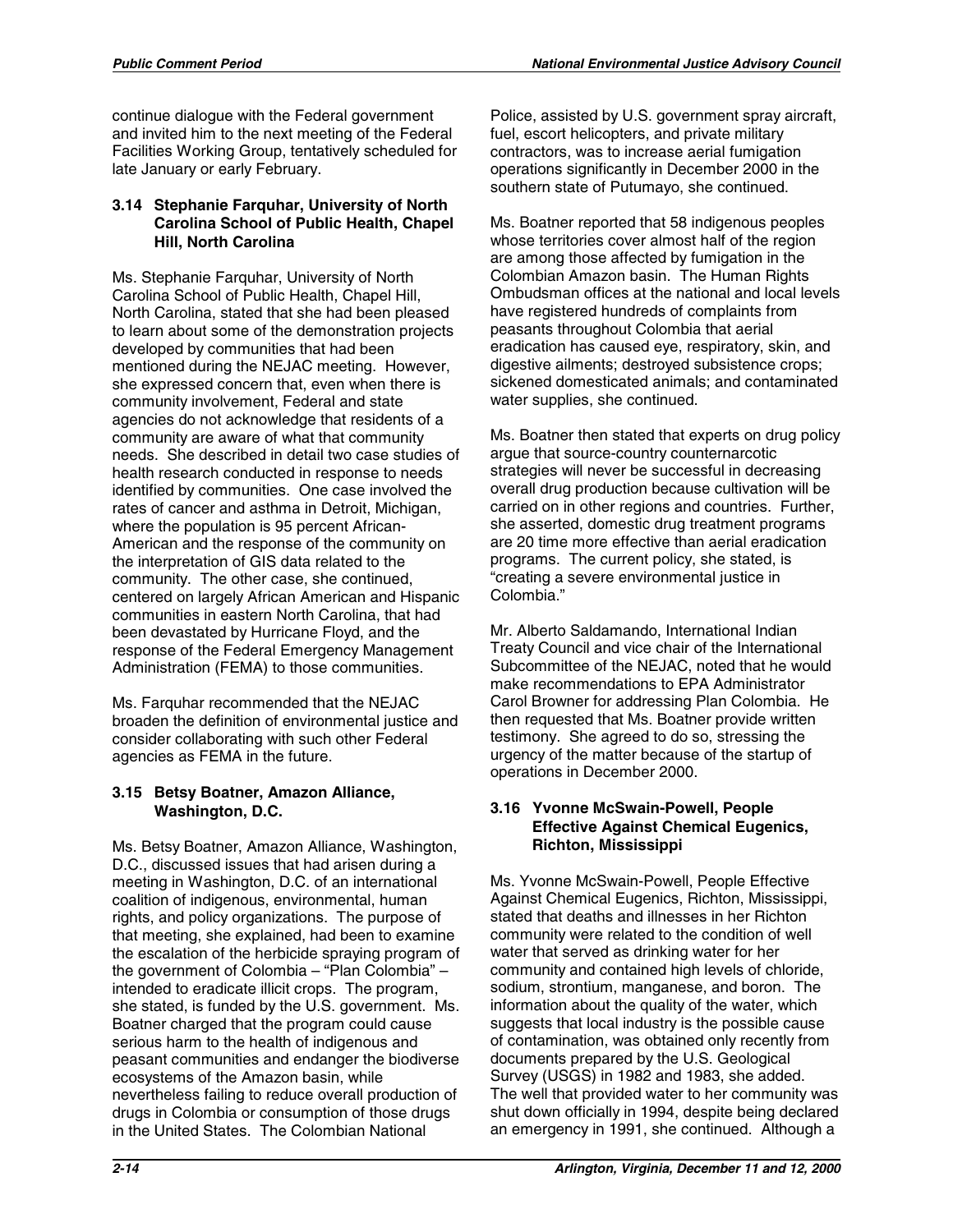new well serving other communities was built in 1992, her community was not removed from the contaminated well until 1994, she added. The Mississippi Department of Environmental Quality conducted investigations and concluded that the USGS documents were inaccurate and outdated, she added.

Ms. McSwain-Powell expressed concern about the high incidence of such diseases as multiple myeloma, lupus, kidney failure, heart disease, incurable skin rashes, loss of eyesight, cataracts, gastrointestinal problems, tremors, and diabetes in children in her community. One cause of the high incidence of those illnesses, she stated, is arsenic, which has been in the tap water of the community for many years. Recently, she continued, arsenic was found in one resident's blood at extremely elevated levels. Further, she stated, the multiple myeloma occurs in her community at a rate of 3 cases per 150 individuals, a rate deemed insignificant by state epidemiologists. According to the American Cancer Society, she said, the average is 4 cases per 100,000 people.

Ms. McSwain-Powell indicated that she had attempted to reach out to state agencies; however, she said, those agencies have rejected her claims and are unwilling to recognize the problem. She requested that the well that was shut down in 1994 be reopened and investigated for possible contamination.

Dr. Marinelle Payton, School of Public Health, Harvard University Medical School and chair of the Health and Research Subcommittee of the NEJAC, asked whether any agencies had offered Ms. McSwain-Powell any assistance. She replied that she had requested assistance from the Agency of Toxic Substances and Disease Registry (ATSDR) in providing consultation and sampling for members of her community. However, that agency had not yet provided such assistance, she added.

### **3.17 Sandra Reid, Oak Ridge Health Liaison, Oak Ridge, Tennessee**

Ms. Sandra Reid, Oak Ridge Health Liaison, Oak Ridge, Tennessee, expressed concern about the handling of community health issues related to facilities of the U.S. Department of Energy in Oak Ridge, Tennessee. She stated that highly enriched uranium had been detected in the neighboring community of Oak Ridge. The Centers for Disease Control and Prevention (CDCP) had examined the health effects, she continued however, no conclusive evidence was

found that uranium from the DOE facility had caused adverse health effects in children. Ms. Reid emphasized that the community had encountered a lack of cooperation on the part of DOE and the U.S. Department of Justice in its efforts to address the health effects. Noting that, seven years earlier, she had attended a meeting of the NEJAC and that she had not seen action taken since that time, Ms. Reid urged the NEJAC to begin to address the inadequacies of studies of health effects and to take action.

### **3.18 Armando Gandarilla, Grant Park Neighborhood Association, Phoenix, Arizona**

Mr. Armando Gandarilla, Grant Park Neighborhood Association, Phoenix, Arizona, expressed concern that the area of that city that lies in the vicinity of Grant Park had been contaminated by a variety of sources, including the nearby Motorola Inc. plant, a chromium plant that was set on fire, the addition of runways at the airport, pollution from nearby freeways, and wastes from the Arizona Public Service. He noted that an informal survey had indicated that there have been 35 cancer deaths in a one-quarter mile section of his neighborhood.

Mr. Gandarilla requested funding to support the research being conducted by Neighborhoods for Justice to identify cumulative health risks and identify concerns of residents about environmental hazards, as well as funding to remediate the contaminants. He then asked the council what the time line is for bringing companies and or government entities into compliance.

Mr. Cole said that the Enforcement Subcommittee would address those issues during its meeting scheduled for the following day. Mr. Willard Chin, EPA Region 9, then approached the council from the audience to indicate that he would contact Mr. Gandarilla to address the issues Mr. Gandarilla had raised. Mr. Chin mentioned that EPA Region 9 has targeted South Phoenix as a high-risk area and is investigating facilities located near schools.

# **3.19 Andrew Brought, University of Maryland School of Law, Baltimore, Maryland**

Mr. Andrew Brought, University of Maryland School of Law, Baltimore, Maryland, spoke on behalf of the Cleanup Coalition, a small nonprofit group organized to assist communities in addressing issues related to environmental pollution and air, waste, and water pollution permitting, particularly in the Baltimore region. Mr. Brought, a student at the law school, was requesting funding for a thorough